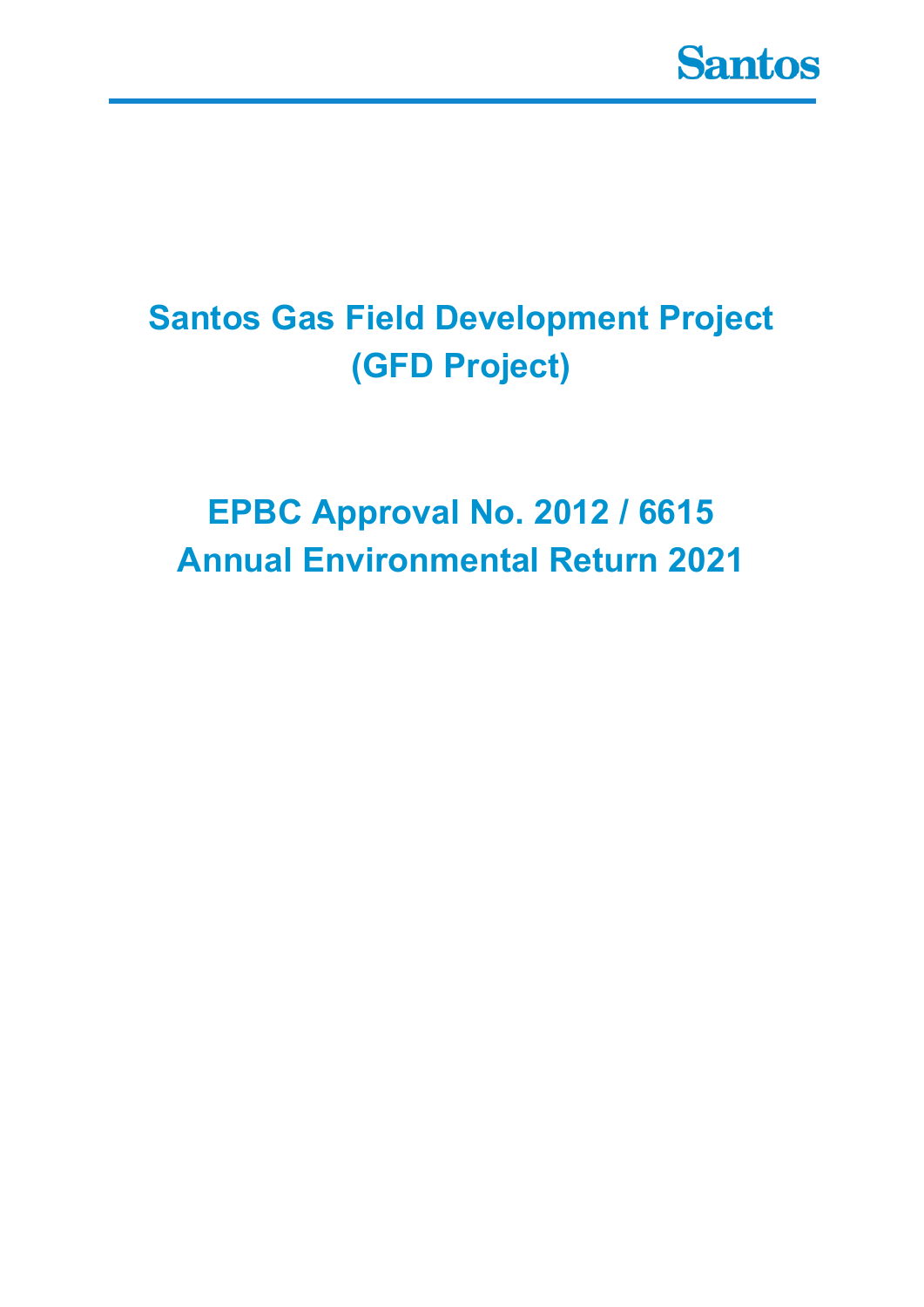

## **Introduction**

In November 2012, the Gas Field Development Project (the GFD Project) was referred to the Commonwealth Minister under the Commonwealth EPBC Act. The GFD Project is an extension of the existing approved GLNG gas field development and will involve the construction, operation, decommissioning and rehabilitation of an additional 6,100 production wells and the associated supporting infrastructure needed to provide additional gas. On 22 March 2016, the GFD project received conditional approval (EPBC Act Approval 2012/6615) from the Minister for the Environment.

The 2021 Annual Environmental Return (**2021 AER**) has been developed to satisfy Condition 34 of the EPBC Approval.

Condition 34 states:

*Unless otherwise agreed to in writing by the Minister, within three months of every 12 month anniversary of the commencement of the action, the approval holder must publish a report on its website addressing compliance with each of the conditions of this approval, including implementation of any management plans as specified in the conditions. Documentary evidence providing proof of the date of publication and details of non-compliance with any of the conditions of this approval must be provided to the Department at the same time as the compliance report is published. Reports must remain published for life of the approval.* 

The date of commencement of the action was 20 November 2016. The relevant anniversary date of the EPBC Approval for the purposes of the 2021 AER is 20 February 2022.

The EPBC Approval was amended on 28<sup>th</sup> April 2021. The amendment approved a significant number of variations to the conditions of approval relating to offsets, groundwater monitoring and management, CSG waste management, water quality management and the general conditions.

The 2021 AER covers the period 20 November 2020 – 20 November 2021 (**AER Period**). The following table outlines Santos' compliance with the conditions of the GFD approval during this period and depicts the date of variation for each condition.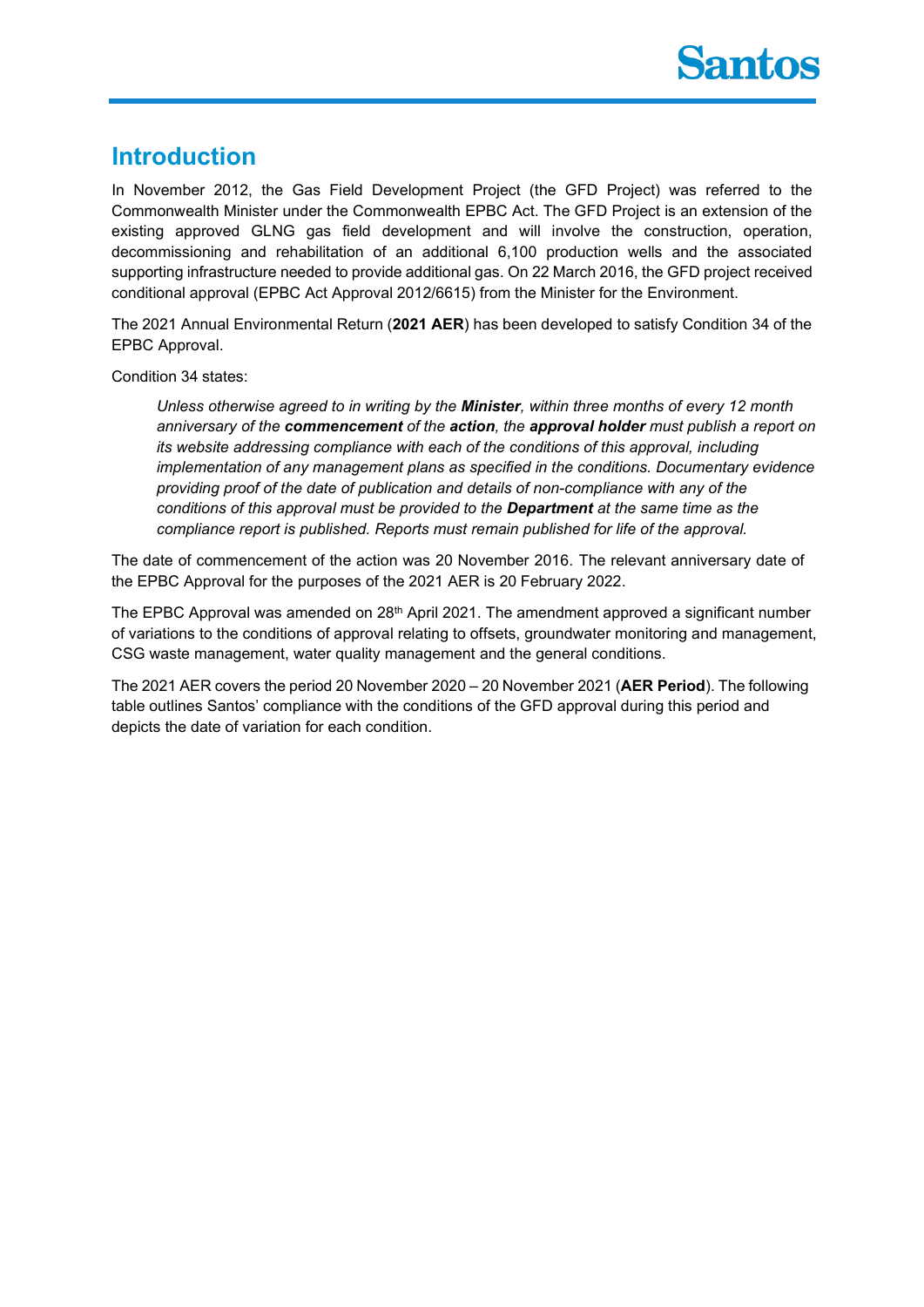| Date of                                   |                                                                                                                                                                                                                                                                                                                                                         |                                                                                                                                                                                                                                                                                                                                                                                                                                                                                                                                             |
|-------------------------------------------|---------------------------------------------------------------------------------------------------------------------------------------------------------------------------------------------------------------------------------------------------------------------------------------------------------------------------------------------------------|---------------------------------------------------------------------------------------------------------------------------------------------------------------------------------------------------------------------------------------------------------------------------------------------------------------------------------------------------------------------------------------------------------------------------------------------------------------------------------------------------------------------------------------------|
| decision                                  | <b>Conditions attached to approval</b>                                                                                                                                                                                                                                                                                                                  | <b>Compliance Notes</b>                                                                                                                                                                                                                                                                                                                                                                                                                                                                                                                     |
| Variation<br>dated 14<br>December<br>2018 | 1. The approval holder must only construct coal seam gas production wells<br>within the GFD Project Tenements shown at Attachment A.                                                                                                                                                                                                                    | All development including the construction of coal seam gas production wells was within<br>the GFD Project Tenures shown on Attachment A.<br>EPBC Act approval 2012/6615 was varied on 28 April 2021. The variation included<br>changes to the following condition types; general, offsets, groundwater monitoring and<br>management, CSG waste management and water quality management.                                                                                                                                                    |
| Original<br>dated 22<br>March 2016        | 2. The action is limited to a maximum of 6,100 coal seam gas production wells<br>and associated infrastructure.                                                                                                                                                                                                                                         | The action is limited to a maximum of 6,100 coal seam gas production wells. The number of<br>production wells has not exceeded 6,100.                                                                                                                                                                                                                                                                                                                                                                                                       |
| Variation<br>dated 23<br>December<br>2016 | 2A.<br>The approval holder must not release or discharge CSG produced<br>a.<br>water to surface water                                                                                                                                                                                                                                                   | No CSG produced water has been released to surface water during the reporting period.<br>During 2021, Santos sought approval determination from the Commonwealth (DAWE) for the<br>release of desalinated water sourced from the GFD Project, and the event-based release of                                                                                                                                                                                                                                                                |
|                                           | Condition 2A (a) will not apply if:<br>b.                                                                                                                                                                                                                                                                                                               | produced water sourced from the GFD Project.                                                                                                                                                                                                                                                                                                                                                                                                                                                                                                |
|                                           | the approval holder has referred the proposed release or<br>i.<br>discharge of CSG produced water to surface water to the<br>Minister; and                                                                                                                                                                                                              |                                                                                                                                                                                                                                                                                                                                                                                                                                                                                                                                             |
|                                           | ii.<br>either:                                                                                                                                                                                                                                                                                                                                          |                                                                                                                                                                                                                                                                                                                                                                                                                                                                                                                                             |
|                                           | • the Minister has approved that release or discharge of CSG<br>produced water; or                                                                                                                                                                                                                                                                      |                                                                                                                                                                                                                                                                                                                                                                                                                                                                                                                                             |
|                                           | • the Minister has determined that the proposed release or<br>discharge of CSG produced water does not require approval<br>under the EPBC Act.                                                                                                                                                                                                          |                                                                                                                                                                                                                                                                                                                                                                                                                                                                                                                                             |
| Original<br>dated 22<br>March 2016        | 3. The maximum disturbance limits in Annex 1 apply to the action to protect<br>those EPBC threatened species, EPBC communities and EPBC migratory<br>species (identified in Annex 1) within the project area. The approval holder<br>must not exceed these maximum disturbance limits.                                                                  | The disturbance limits provide in Annex 1 have not been exceeded.                                                                                                                                                                                                                                                                                                                                                                                                                                                                           |
|                                           | Pre-disturbance surveys                                                                                                                                                                                                                                                                                                                                 |                                                                                                                                                                                                                                                                                                                                                                                                                                                                                                                                             |
|                                           |                                                                                                                                                                                                                                                                                                                                                         |                                                                                                                                                                                                                                                                                                                                                                                                                                                                                                                                             |
| Original<br>dated 22<br>March 2016        | 4. The approval holder must undertake pre-disturbance surveys of proposed<br>disturbance areas, unless the approval holder has an alternative methodology<br>to identify EPBC threatened species, EPBC communities and migratory<br>species or habitat for an EPBC threatened species or EPBC migratory<br>species approved by the Minister in writing. | An alternative methodology to identify EPBC threatened species, EPBC communities and<br>migratory species or habitat for an EPBC threatened species or EPBC migratory species is<br>provided in Appendix A of the Environmental Protocol for Constraints Planningand Field<br>Development (Constraints Protocol). This Constraints Protocol was approved by the<br>Minister in writing on 26 October 2016. The surveys conducted within this reporting period<br>were undertaken in accordance with Appendix A of the Constraints Protocol. |
| Original<br>dated 22<br>March 2016        | Note 1: The approval holder may submit the alternative methodology for<br>identifying EPBC threatened species, EPBC communities or habitat for an<br>EPBC threatened species as part of the Constraints Protocol required at<br>condition 7.                                                                                                            | No changes to the methodology in Appendix A of the Constraints Protocol were<br>submitted during the reporting period.                                                                                                                                                                                                                                                                                                                                                                                                                      |
| Original<br>dated 22<br>March 2016        | 5. Pre-disturbance surveys must be supervised by a suitably qualified<br>person and undertaken in accordance with the Department's survey<br>guidelines in effect at the time of the survey or other equivalent survey<br>methodology.                                                                                                                  | Surveys conducted within this reporting period were supervised by a suitably<br>qualified person in accordance with Appendix A of the Constraints Protocol.                                                                                                                                                                                                                                                                                                                                                                                 |



| tion wells was within:                               |  |
|------------------------------------------------------|--|
| riation included<br>ater monitoring and<br>nent.     |  |
| on wells. The number of                              |  |
| the reporting period.                                |  |
| nonwealth (DAWE) for the<br>e event-based release of |  |
|                                                      |  |
|                                                      |  |
|                                                      |  |
|                                                      |  |
|                                                      |  |
|                                                      |  |
|                                                      |  |
|                                                      |  |
|                                                      |  |
| PBC communities and<br>BC migratory species is       |  |
| ts Planningand Field<br>approved by the              |  |
| in this reporting period<br>Protocol.                |  |
| rotocol were                                         |  |
| a suitably<br>rotocol.                               |  |
|                                                      |  |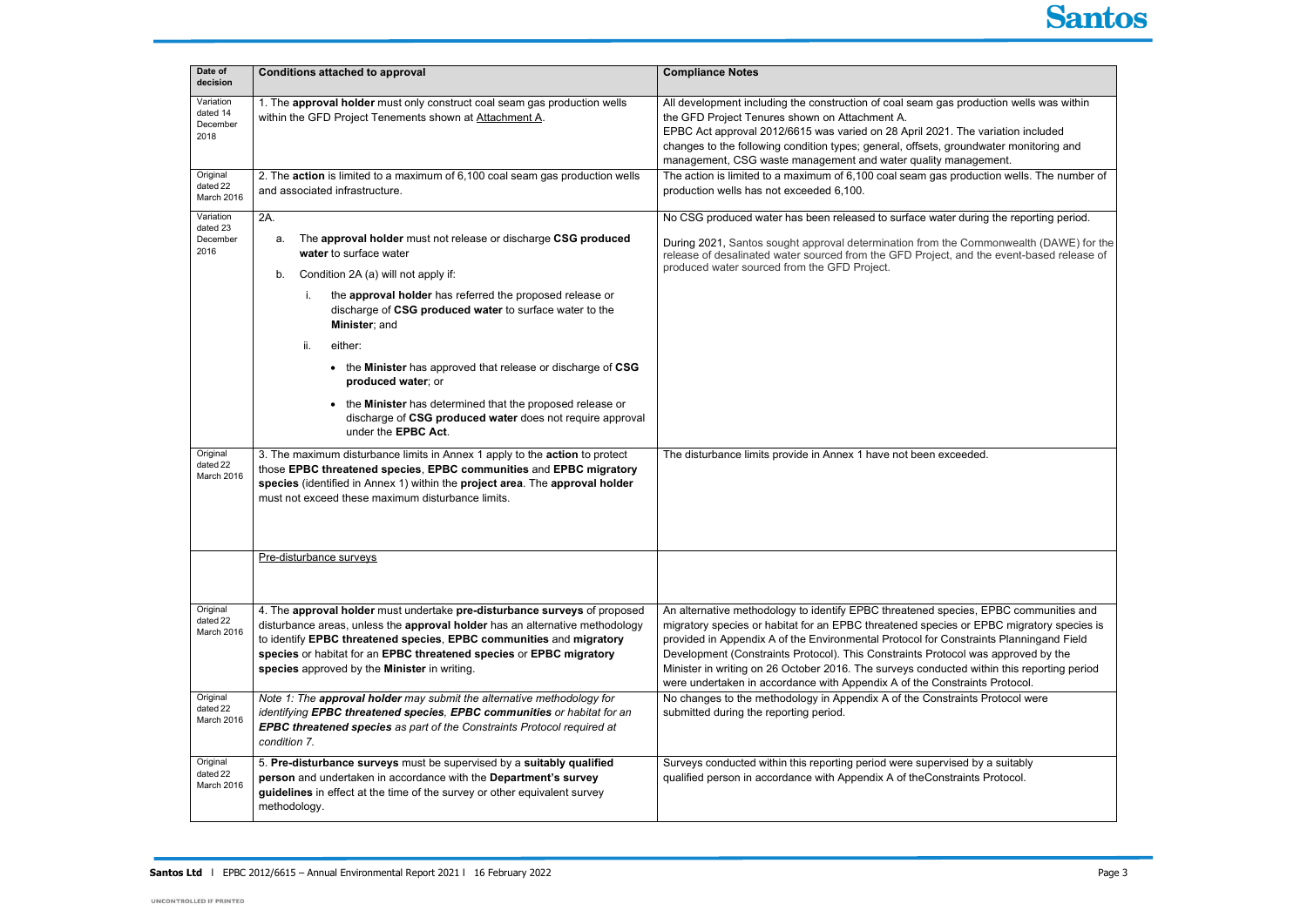|                                    | Original<br>dated 22<br>March 2016                                                                                                                                                                           | 6. When an EPBC threatened species, EPBC community or EPBC migratory<br>species found in the project area for which there is no maximum disturbance<br>limit identified in Annex 1, the approval holder must notify the Department in<br>writing within five business days of finding the EPBC threatened species,<br>EPBC community or EPBC migratory species. The approval holder must<br>cease any activities that may or will impact on that EPBC threatened species,<br>EPBC community or migratory species until relevant management plans have<br>been revised to address these impacts and approved by the Minister in writing. | No EPBC threatened species, EPBC community or EPBC migrator<br>there is no maximum disturbance limit identified in Annex 1 were fo<br>area during the reporting period.                |
|------------------------------------|--------------------------------------------------------------------------------------------------------------------------------------------------------------------------------------------------------------|-----------------------------------------------------------------------------------------------------------------------------------------------------------------------------------------------------------------------------------------------------------------------------------------------------------------------------------------------------------------------------------------------------------------------------------------------------------------------------------------------------------------------------------------------------------------------------------------------------------------------------------------|----------------------------------------------------------------------------------------------------------------------------------------------------------------------------------------|
|                                    |                                                                                                                                                                                                              | <b>EPBC Species Impact Management</b>                                                                                                                                                                                                                                                                                                                                                                                                                                                                                                                                                                                                   |                                                                                                                                                                                        |
| Original<br>dated 22<br>March 2016 | 7. The approval holder must submit an Environmental Protocol for Constraints<br>Planning and Field Development (Constraints Protocol) for the Minister's written<br>approval. The Constraints Protocol must: | The Environmental Protocol for Constraints Planning and Field Dev<br>(Constraints Protocol) inclusive of the details required in Conditions<br>approved by the Minister in writing on 26 October 2016.                                                                                                                                                                                                                                                                                                                                                                                                                                  |                                                                                                                                                                                        |
|                                    |                                                                                                                                                                                                              | detail the constraints which will apply to project activities with regard to<br>а.<br>their impact on EPBC threatened species, EPBC migratory species<br>and their habitat, and to EPBC communities.                                                                                                                                                                                                                                                                                                                                                                                                                                    |                                                                                                                                                                                        |
|                                    |                                                                                                                                                                                                              | be based on levels of constraints, including, but not limited to:<br>b.                                                                                                                                                                                                                                                                                                                                                                                                                                                                                                                                                                 |                                                                                                                                                                                        |
|                                    |                                                                                                                                                                                                              | the listing status of an EPBC threatened species and EPBC<br>community;                                                                                                                                                                                                                                                                                                                                                                                                                                                                                                                                                                 |                                                                                                                                                                                        |
|                                    |                                                                                                                                                                                                              | ii.<br>the quality of the EPBC community and habitat for an EPBC<br>threatened species and EPBC migratory species;                                                                                                                                                                                                                                                                                                                                                                                                                                                                                                                      |                                                                                                                                                                                        |
|                                    |                                                                                                                                                                                                              | iii.<br>the number of different EPBC threatened species, EPBC<br>migratory species and EPBC communities impacted by a<br>project activity; and                                                                                                                                                                                                                                                                                                                                                                                                                                                                                          |                                                                                                                                                                                        |
|                                    |                                                                                                                                                                                                              | the value of the EPBC community and habitat for an EPBC<br>iv.<br>threatened species and EPBC migratory species in a regional<br>context.                                                                                                                                                                                                                                                                                                                                                                                                                                                                                               |                                                                                                                                                                                        |
|                                    | Original<br>dated 22<br>March 2016                                                                                                                                                                           | 8. The approval holder must not commence the action until the Constraints<br>Protocol is approved by the Minister in writing.                                                                                                                                                                                                                                                                                                                                                                                                                                                                                                           | The Environmental Protocol for Constraints Planning and Field Dev<br>(Constraints Protocol) was approved by the Ministerin writing on 26<br>action had not commenced before this date. |



Interatened species for which  $\frac{1}{2}$  ound in the project

velopment , .<br>s 7a and 7b, was

velopment G October 2016. The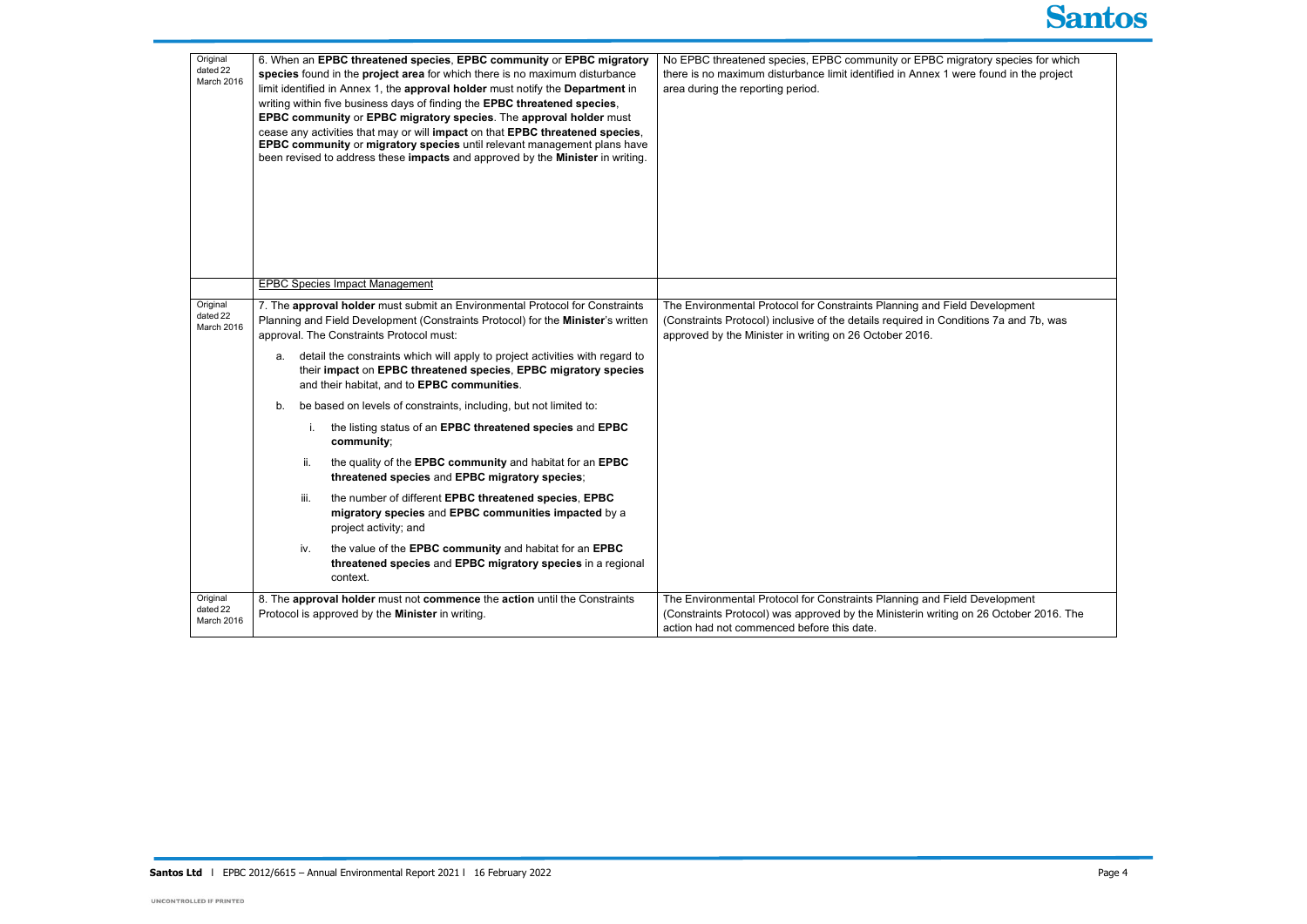| Original<br>dated 22<br>March 2016                        | 9. The approval holder must submit a Significant Species Management Plan for<br>the Minister's written approval. The Significant Species Management Plan must<br>include:                                                                                                                                                                                                                                                                                                                                                                                | The Significant Species Management Plan (SSMP) inclusive of the o<br>Conditions 9a and 9f, was approved by the Minister in writing on 27                                                                                                                                                                  |
|-----------------------------------------------------------|----------------------------------------------------------------------------------------------------------------------------------------------------------------------------------------------------------------------------------------------------------------------------------------------------------------------------------------------------------------------------------------------------------------------------------------------------------------------------------------------------------------------------------------------------------|-----------------------------------------------------------------------------------------------------------------------------------------------------------------------------------------------------------------------------------------------------------------------------------------------------------|
|                                                           | measures that will be taken to avoid, mitigate and manage impacts to<br>а.<br>EPBC threatened species and EPBC migratory species and their<br>habitat, and EPBC communities during clearance of vegetation,<br>including supervision by a suitably qualified person at all times during<br>clearance of vegetation;                                                                                                                                                                                                                                      | EPBC Act approval 2012/6615 was varied on 28 August 2017 to ref<br>project boundaries. In accordance with Condition 36, the SSMP was<br>the project variation and Revision 1 of the SSMP was submitted to t<br>the 20 November 2017.<br>No revisions of the SSMP were sought during the reporting period. |
|                                                           | measures that will be taken to avoid, mitigate and manage impacts to<br>b.<br>EPBC threatened species and EPBC migratory species and their<br>habitat, and to EPBC communities during construction, operation and<br>decommissioning of the action;                                                                                                                                                                                                                                                                                                      |                                                                                                                                                                                                                                                                                                           |
|                                                           | details of how the approved Constraints Protocol has been applied to<br>C.<br>avoid and minimise impacts to EPBC threatened species and EPBC<br>migratory species and their habitat and EPBC communities during<br>construction, operation and decommissioning of the action;                                                                                                                                                                                                                                                                            |                                                                                                                                                                                                                                                                                                           |
|                                                           | a monitoring program to determine the success of mitigation and<br>d.<br>management measures to ensure adaptive management for the<br>duration of this approval;                                                                                                                                                                                                                                                                                                                                                                                         |                                                                                                                                                                                                                                                                                                           |
|                                                           | details of the timeframe for a regular review of the approved Significant<br>е.<br>Species Management Plan; and                                                                                                                                                                                                                                                                                                                                                                                                                                          |                                                                                                                                                                                                                                                                                                           |
|                                                           | a discussion of relevant conservation advice, recovery plans and<br>f.<br>threat abatement plans and how measures proposed in the<br>Significant Species Management Plan take into account relevant<br>conservation advice and are consistent with the measures contained<br>in relevant recovery plans and threat abatement plans.                                                                                                                                                                                                                      |                                                                                                                                                                                                                                                                                                           |
| Original<br>dated 22<br>March 2016                        | 10. The approval holder must not commence the action until the Significant<br>Species Management Plan has been approved by the Minister in writing. The<br>approved Significant Species Management Plan must be implemented by the<br>approval holder.                                                                                                                                                                                                                                                                                                   | The Significant Species Management Plan (SSMP) was approved b<br>writing on 27 October 2016. The action had not commenced before                                                                                                                                                                          |
| Original<br>dated 22<br>March 2016                        | Note 2: The approval holder may submit an update to an existing management<br>plan as required under the conditions of approval for the GLNG project (EPBC<br>2008/4059) provided the relevant matters under the conditions of this approval<br>are clearly and adequately addressed. The approval holder may prepare and<br>align a management plan required under these conditions with the requirements<br>of the Queensland Government, provided the relevant matters under the<br>conditions of this approval are clearly and adequately addressed. | No updates to any existing management plans were sought during t                                                                                                                                                                                                                                          |
|                                                           | Offsets                                                                                                                                                                                                                                                                                                                                                                                                                                                                                                                                                  |                                                                                                                                                                                                                                                                                                           |
| Original<br>dated 22<br>March 2016                        | 11. The approval holder must ensure that environmental offsets comply with<br>the principles of the EPBC Act Environmental Offsets Policy.                                                                                                                                                                                                                                                                                                                                                                                                               | All offsets are being managed in accordance with the relevant appro<br>All environmental Offset Plans comply with the principles of the EPB<br>Offsets Policy.                                                                                                                                            |
| As varied on<br>the date this<br>instrument<br>was signed | 12. The approval holder may carry out the action in project phases. The<br>approval holder must deliver environmental offsets for residual significant<br>impacts to protected matters for each project phase.                                                                                                                                                                                                                                                                                                                                           | For the purposes of environmental offsets, Santos GLNG have carri<br>in stages. Environmental offsets for residual significant impacts resu<br>have been delivered through the Staged Offset Plans.                                                                                                       |



details required in Corditions 2016.

flect contemporary as revised to reflect the Department on

by the Minister in this date.

the reporting period.

Toved Offset Plans. **BC Act Environmental** 

 $\overline{\text{ried out the} }$  approval iltant from the Project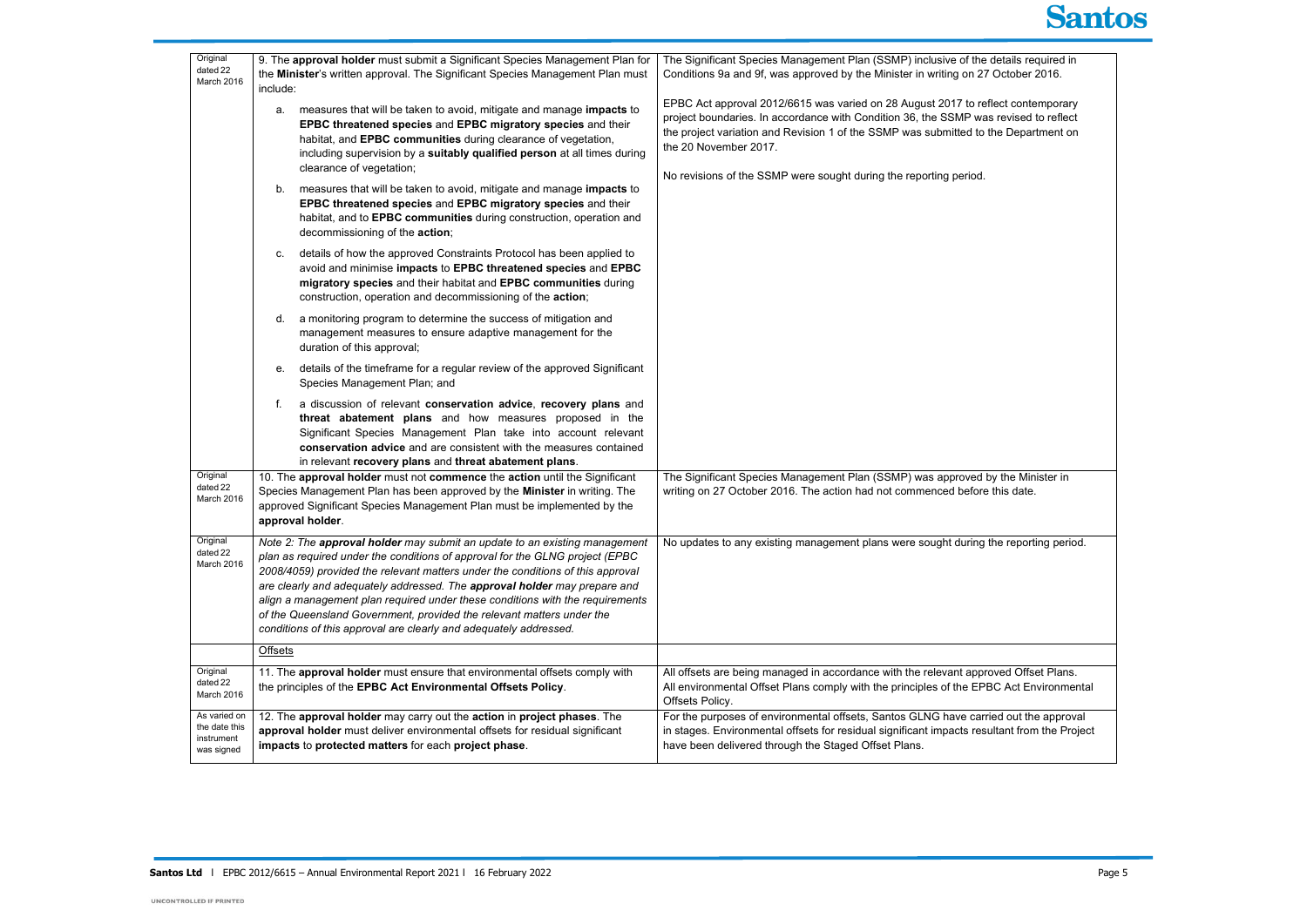| As varied on<br>the date this<br>instrument<br>was signed | 13. The approval holder must submit an Offset Management Plan for the<br>Minister's written approval. The Offset Management Plan may be prepared and<br>submitted to the Minister for written approval in stages. If the approval holder<br>submits the Offset Management Plan in stages, each version of the Offset<br>Management Plan must address the known and predicted impacts of the<br>completed, current, and next proposed project phases.                                                                                                                                                                                                                                                                                                                                                                                                                                                                                                                                                                                                                                                                                                                                                                                                                                                                                                                                                                                                                                                                                                                                                                                                                                                                                                                                                                                                                                                                                                                                                                                                                                                                                                                                        | The Stage 1 Offset Plan was approved by the Minister in writing on 31 October 2016.<br>The Stage 2 Offset Plan was approved by the Minister in writing on 29 June 2018.A<br>revised Stage 2 Offset Plan (Revision 6) was approved by the Minister in writing on 24<br>October 2019.<br>During the reporting period:<br>A Stage 3 Offset Plan was approved by the Minister in writing on 17 May 2021.<br>A Stage 4 Offset Plan was approved by the Minister in writing on 23 September 2021.                  |
|-----------------------------------------------------------|---------------------------------------------------------------------------------------------------------------------------------------------------------------------------------------------------------------------------------------------------------------------------------------------------------------------------------------------------------------------------------------------------------------------------------------------------------------------------------------------------------------------------------------------------------------------------------------------------------------------------------------------------------------------------------------------------------------------------------------------------------------------------------------------------------------------------------------------------------------------------------------------------------------------------------------------------------------------------------------------------------------------------------------------------------------------------------------------------------------------------------------------------------------------------------------------------------------------------------------------------------------------------------------------------------------------------------------------------------------------------------------------------------------------------------------------------------------------------------------------------------------------------------------------------------------------------------------------------------------------------------------------------------------------------------------------------------------------------------------------------------------------------------------------------------------------------------------------------------------------------------------------------------------------------------------------------------------------------------------------------------------------------------------------------------------------------------------------------------------------------------------------------------------------------------------------|--------------------------------------------------------------------------------------------------------------------------------------------------------------------------------------------------------------------------------------------------------------------------------------------------------------------------------------------------------------------------------------------------------------------------------------------------------------------------------------------------------------|
| As varied on<br>the date this<br>instrument<br>was signed | 14. The Offset Management Plan must include for the first project phase:<br>a. a method for assessing residual significant impacts to EPBC<br>threatened species, EPBC migratory species and EPBC communities;<br>b. results from pre-disturbance surveys and/or an alternative approved<br>methodology (if used) for the project phase as required under<br>conditions 4 and 5;<br>c. details of the offset areas required to address predicted residual<br>significant impacts to EPBC threatened species, EPBC migratory<br>species and EPBC communities for the project phase;<br>d. a survey and description of the current condition (prior to any<br>management activities) of each offset area proposed, including<br>existing vegetation (the baseline condition). This must include a<br>shapefile of each offset property boundary;<br>e. information about how the offset areas provide connectivity with other<br>relevant habitats and biodiversity corridors, including a map depicting<br>the offset areas in relation to other habitats and biodiversity corridors;<br>performance and completion criteria for evaluating the management of<br>the offset area, and criteria for triggering remedial action (if necessary);<br>g. a description of the management measures that will be implemented for<br>the protection of EPBC threatened species, EPBC migratory species<br>and EPBC communities, including a discussion of how measures<br>outlined take into account relevant conservation advice and are<br>consistent with the measures in relevant recovery plans and threat<br>abatement plans;<br>h. a program to monitor and report on the effectiveness of these<br>measures, and progress against the performance and completion<br>criteria;<br>a description of potential risks to the successful implementation of the<br>plan, and a description of the contingency measures that would be<br>implemented to mitigate against these risks;<br>a timeline for when actions identified in the Offset Management Plan will<br>be implemented for each offset area; and<br>the proposed legal mechanism and timing for legally securing the<br>k.<br>offset. | The Stage 1 Offset Plan was approved by the Minister in writing on 31 October 2016.<br>The Stage 2 Offset Plan was approved by the Minister in writing on 29 June 2018. A<br>revised Stage 2 Offset Plan (Revision 6) was approved by the Minister in writing on 24<br>October 2019.<br>A Stage 3 Offset Plan was approved by the Minister in writing on 17 May 2021.<br>A Stage 4 Offset Plan was approved by the Minister in writing on 23 September 2021.<br>All approved plans address these conditions. |
| As varied on<br>the date this<br>instrument<br>was signed | 15. The currently approved Offset Management Plan must be implemented by<br>the approval holder.                                                                                                                                                                                                                                                                                                                                                                                                                                                                                                                                                                                                                                                                                                                                                                                                                                                                                                                                                                                                                                                                                                                                                                                                                                                                                                                                                                                                                                                                                                                                                                                                                                                                                                                                                                                                                                                                                                                                                                                                                                                                                            | The currently approved Offset Management Plans are being implemented.                                                                                                                                                                                                                                                                                                                                                                                                                                        |
| Variation<br>dated 14<br>December<br>2018                 | 16. The approval holder must register and legally secure offsets for the first<br>project phase identified in the Offset Management Plan within two years of<br>commencement of the first project phase.                                                                                                                                                                                                                                                                                                                                                                                                                                                                                                                                                                                                                                                                                                                                                                                                                                                                                                                                                                                                                                                                                                                                                                                                                                                                                                                                                                                                                                                                                                                                                                                                                                                                                                                                                                                                                                                                                                                                                                                    | The project commenced on 16 November 2016. Offsets for the first project phase were<br>acquitted on the Springwater property, with legal security being achieved on 6 April<br>2018, when a voluntary declaration was certified. The Springwater Offset Area is now<br>identified as an area of high nature conservation value under section 19F of the<br>Vegetation Management Act 1999 (Queensland).                                                                                                      |



t project phase were . . . .<br>hieved on 6 April Offset Area is now on 19F of the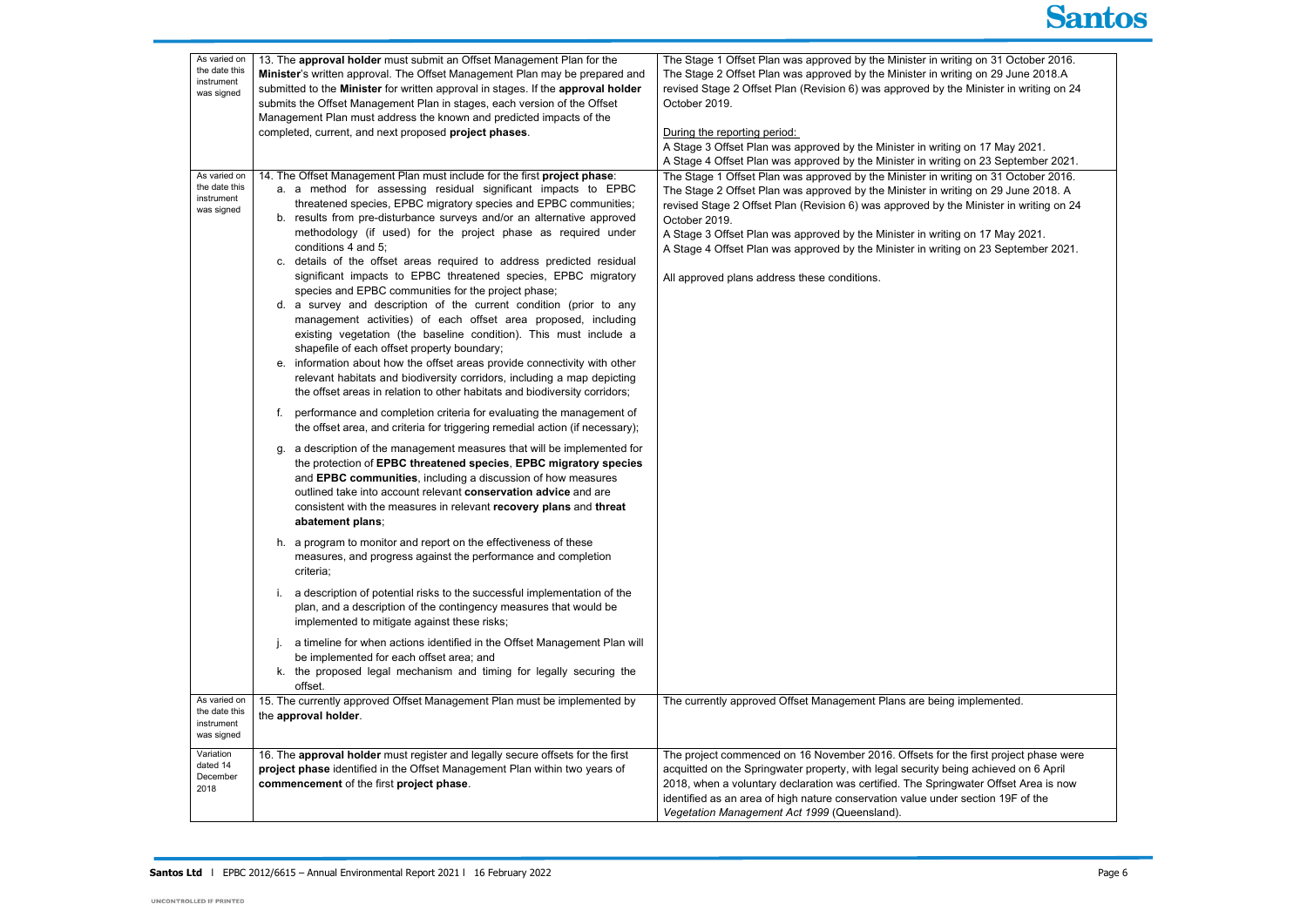| As varied on<br>the date this<br>instrument<br>was signed                                                                                                                                                                                                                                | 17. The approval holder must register and legally secure offsets for a project<br>phase which are sufficient to acquit the predicted residual significant impacts of<br>that project phase.                                                                                                                                                                                                                                                                                                                                                                                                                                                                                                                                                                                                                                   |                                                                                                                                                                                                                                                                                                                                                                                                              |                              |                        |                            |                                                                                                                                                        | The Springwater Offset Area is now identified as an area of high nature conservation value<br>under section 19F of the Vegetation Management Act 1999 (Queensland). This property<br>provides sufficient values to acquit impacts for project phase 1-3 and part of phase 4.<br>Legal security of the approved offset area for project phase 4 is under preparation.                                                                                         |
|------------------------------------------------------------------------------------------------------------------------------------------------------------------------------------------------------------------------------------------------------------------------------------------|-------------------------------------------------------------------------------------------------------------------------------------------------------------------------------------------------------------------------------------------------------------------------------------------------------------------------------------------------------------------------------------------------------------------------------------------------------------------------------------------------------------------------------------------------------------------------------------------------------------------------------------------------------------------------------------------------------------------------------------------------------------------------------------------------------------------------------|--------------------------------------------------------------------------------------------------------------------------------------------------------------------------------------------------------------------------------------------------------------------------------------------------------------------------------------------------------------------------------------------------------------|------------------------------|------------------------|----------------------------|--------------------------------------------------------------------------------------------------------------------------------------------------------|--------------------------------------------------------------------------------------------------------------------------------------------------------------------------------------------------------------------------------------------------------------------------------------------------------------------------------------------------------------------------------------------------------------------------------------------------------------|
| As varied on<br>the date this<br>instrument<br>was signed                                                                                                                                                                                                                                | а.                                                                                                                                                                                                                                                                                                                                                                                                                                                                                                                                                                                                                                                                                                                                                                                                                            | 18. If the approval holder submits the Offset Management Plan in stages, the<br>approval holder must prepare and submit the Offset Management Plan revised<br>to address each subsequent project phase, for written approval by the<br>Minister. Each revised Offset Management Plan must:<br>include the information required for the Offset Management Plan at<br>condition 14 for the next project phase; |                              |                        |                            |                                                                                                                                                        | The Stage 1 Offset Plan was approved by the Minister in writing on 31 October 2016.<br>The Stage 2 Offset Plan was approved by the Minister in writing on 29 June 2018. A<br>revised Stage 2 Offset Plan (Revision 6) was approved by the Minister in writing on 24<br>October 2019.<br>A Stage 3 Offset Plan was approved by the Minister in writing on 17 May 2021.<br>A Stage 4 Offset Plan was approved by the Minister in writing on 23 September 2021. |
|                                                                                                                                                                                                                                                                                          | include a reconciliation of actual and predicted but yet to be actualised<br>b.<br>residual significant impacts to EPBC threatened species, EPBC<br>migratory species and EPBC communities against offsets secured for<br>the commenced project phases. Secured offsets in excess of<br>requirements arising from actual and predicted but yet to be actualised<br>impacts of any commenced project phases may be subtracted from the<br>obligations required for subsequent project phases. Any shortfall in<br>secured offsets relative to the requirements arising from actual and<br>predicted but yet to be actualised impacts of any commenced project<br>phases must be added to the obligations required for the next project<br>phase; and<br>demonstrate how the offset builds on offsets already secured for<br>C. |                                                                                                                                                                                                                                                                                                                                                                                                              |                              |                        |                            |                                                                                                                                                        | All offset plans have been drafted to meet the requirements of Conditions 14a to 14k and<br>18a to 18c.                                                                                                                                                                                                                                                                                                                                                      |
|                                                                                                                                                                                                                                                                                          | previous project phases and will contribute to a larger strategic offset for<br>cumulative project impacts.                                                                                                                                                                                                                                                                                                                                                                                                                                                                                                                                                                                                                                                                                                                   |                                                                                                                                                                                                                                                                                                                                                                                                              |                              |                        |                            |                                                                                                                                                        |                                                                                                                                                                                                                                                                                                                                                                                                                                                              |
| As varied on<br>the date this<br>instrument<br>was signed                                                                                                                                                                                                                                | 19. The approval holder must not commence the project phase until the<br>Offset Management Plan for that project phase has been approved by the<br>Minister in writing.                                                                                                                                                                                                                                                                                                                                                                                                                                                                                                                                                                                                                                                       |                                                                                                                                                                                                                                                                                                                                                                                                              |                              |                        |                            |                                                                                                                                                        | There are currently four project phases. Each project phase has an approved offset<br>plan. Commencement of each project phase has not occurred until the Offset<br>Management Plan for that project phase has been approved.                                                                                                                                                                                                                                |
|                                                                                                                                                                                                                                                                                          |                                                                                                                                                                                                                                                                                                                                                                                                                                                                                                                                                                                                                                                                                                                                                                                                                               | Water management and monitoring                                                                                                                                                                                                                                                                                                                                                                              |                              |                        |                            |                                                                                                                                                        |                                                                                                                                                                                                                                                                                                                                                                                                                                                              |
| As varied on<br>20. For the protection of water resources and EPBC-listed springs within the<br>the date this<br>Surat CMA, the approval holder must ensure that the outcomes and sub-<br>instrument<br>was signed<br>outcomes specified in the table below are achieved and maintained: |                                                                                                                                                                                                                                                                                                                                                                                                                                                                                                                                                                                                                                                                                                                                                                                                                               |                                                                                                                                                                                                                                                                                                                                                                                                              |                              |                        |                            | The outcomes and sub-outcomes for the protection of water resources and EPBC-listed<br>springs within the Surat CMA are being achieved and maintained. |                                                                                                                                                                                                                                                                                                                                                                                                                                                              |
|                                                                                                                                                                                                                                                                                          | Controlling<br>provision                                                                                                                                                                                                                                                                                                                                                                                                                                                                                                                                                                                                                                                                                                                                                                                                      | Sections 18 and<br>18A EPBC Act                                                                                                                                                                                                                                                                                                                                                                              | Section 24D and 24E EPBC Act |                        |                            |                                                                                                                                                        |                                                                                                                                                                                                                                                                                                                                                                                                                                                              |
|                                                                                                                                                                                                                                                                                          | Protected<br>matter or<br>associated<br>user of the<br>protected<br>matter                                                                                                                                                                                                                                                                                                                                                                                                                                                                                                                                                                                                                                                                                                                                                    | <b>EPBC-listed</b><br>springs                                                                                                                                                                                                                                                                                                                                                                                | Water<br>supply bores        | Aquatic<br><b>GDEs</b> | Terrestrial<br><b>GDEs</b> | Subterranean<br><b>GDEs</b>                                                                                                                            |                                                                                                                                                                                                                                                                                                                                                                                                                                                              |

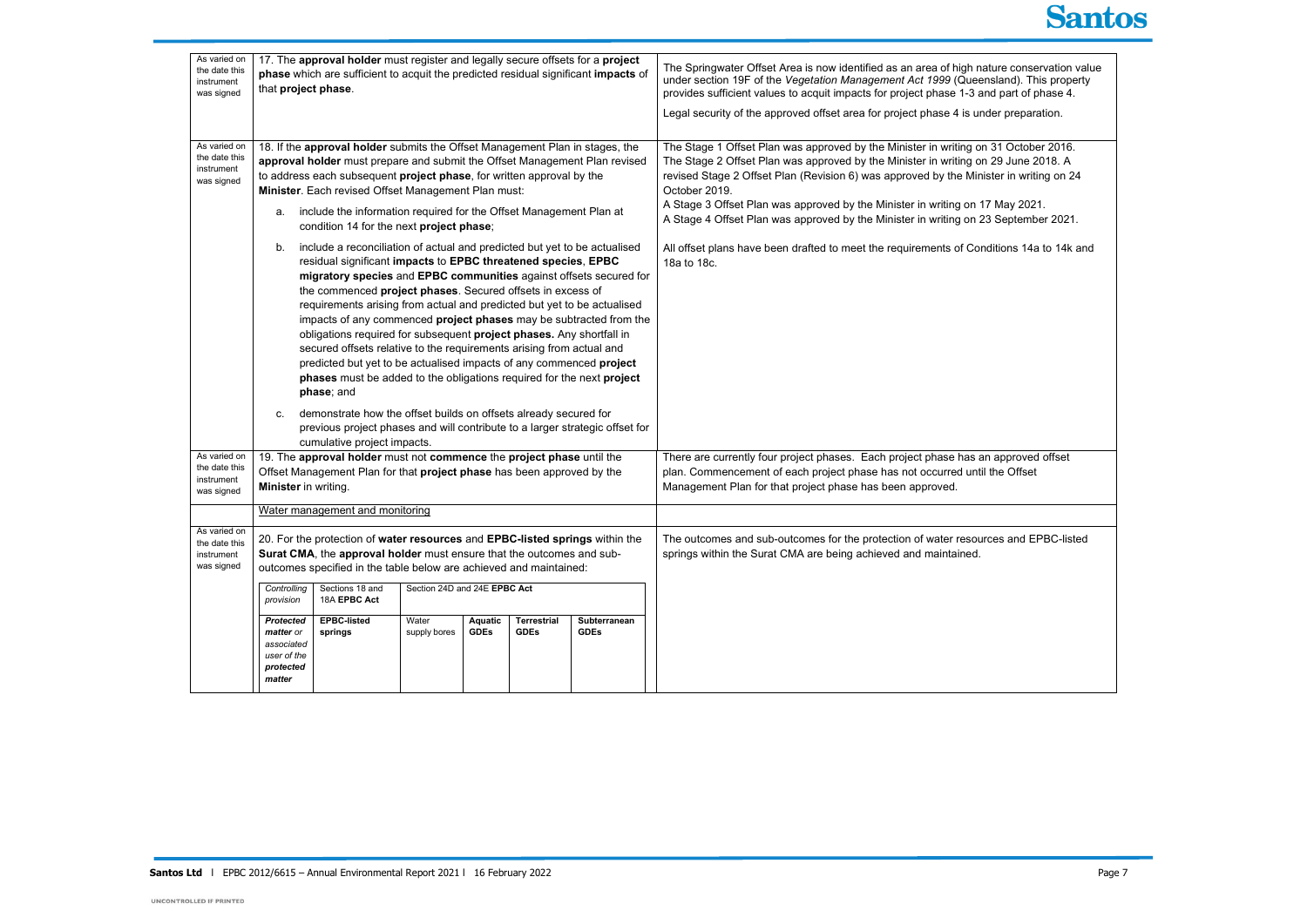|                    | Outcome                                                                                                                                                                                                                      | Groundwater<br>impacts due to<br><b>CSG</b><br>development<br>must have no<br>impact on the<br><b>EPBC-listed</b><br>springs.<br>No impact is<br>achieved by<br>maintaining or<br>enhancing<br>groundwater<br>discharge and<br>environmental<br>values at EPBC-<br>listed springs. |                                                                                                                | Conditions within unconsolidated and consolidated<br>hydrogeological units, including water level/pressure and<br>water quality, maintain or improve ecosystem services<br>and access by associated users. |                                                                                 |                                                                                                                                                                           |                                                                                               |                         |  |
|--------------------|------------------------------------------------------------------------------------------------------------------------------------------------------------------------------------------------------------------------------|------------------------------------------------------------------------------------------------------------------------------------------------------------------------------------------------------------------------------------------------------------------------------------|----------------------------------------------------------------------------------------------------------------|------------------------------------------------------------------------------------------------------------------------------------------------------------------------------------------------------------|---------------------------------------------------------------------------------|---------------------------------------------------------------------------------------------------------------------------------------------------------------------------|-----------------------------------------------------------------------------------------------|-------------------------|--|
|                    | Sub-<br>outcome                                                                                                                                                                                                              | None                                                                                                                                                                                                                                                                               | Water<br>supply bore<br>continues to<br>supply water<br>for its<br>intended<br>purpose, or<br>is made<br>good. | No adverse effects on<br>the <b>function</b> and<br>environmental values<br>due to CSG<br>development.                                                                                                     | No adverse<br>effects to<br>ensure habitat<br>is maintained or<br>improved.     |                                                                                                                                                                           |                                                                                               |                         |  |
| As                 |                                                                                                                                                                                                                              |                                                                                                                                                                                                                                                                                    |                                                                                                                | Note 2A: The approval holder is considered to have achieved and maintained                                                                                                                                 |                                                                                 | Noted.                                                                                                                                                                    |                                                                                               |                         |  |
| varied             |                                                                                                                                                                                                                              |                                                                                                                                                                                                                                                                                    |                                                                                                                | an outcome for water resources within the Surat CMA when it has achieved                                                                                                                                   |                                                                                 |                                                                                                                                                                           |                                                                                               |                         |  |
| onthe<br>date this |                                                                                                                                                                                                                              |                                                                                                                                                                                                                                                                                    |                                                                                                                | and maintained the corresponding sub-outcome/s for water resources.                                                                                                                                        |                                                                                 |                                                                                                                                                                           |                                                                                               |                         |  |
| instrume           |                                                                                                                                                                                                                              |                                                                                                                                                                                                                                                                                    |                                                                                                                |                                                                                                                                                                                                            |                                                                                 |                                                                                                                                                                           |                                                                                               |                         |  |
| nt was             |                                                                                                                                                                                                                              |                                                                                                                                                                                                                                                                                    |                                                                                                                |                                                                                                                                                                                                            |                                                                                 |                                                                                                                                                                           |                                                                                               |                         |  |
| signed             |                                                                                                                                                                                                                              |                                                                                                                                                                                                                                                                                    |                                                                                                                |                                                                                                                                                                                                            |                                                                                 |                                                                                                                                                                           |                                                                                               |                         |  |
| As varied on       |                                                                                                                                                                                                                              |                                                                                                                                                                                                                                                                                    |                                                                                                                | 21. To ensure the outcomes in Condition 20 are achieved and maintained, the                                                                                                                                |                                                                                 |                                                                                                                                                                           | Impacts on water resources and EPBC listed springs is managed in accordance with the          |                         |  |
| the date this      |                                                                                                                                                                                                                              |                                                                                                                                                                                                                                                                                    |                                                                                                                | approval holder must manage impacts on water resources and EPBC-listed                                                                                                                                     |                                                                                 | risk management framework.                                                                                                                                                |                                                                                               |                         |  |
| instrument         |                                                                                                                                                                                                                              |                                                                                                                                                                                                                                                                                    |                                                                                                                | springs in accordance with the relevant risk management framework/s.                                                                                                                                       |                                                                                 |                                                                                                                                                                           |                                                                                               |                         |  |
| was signed         |                                                                                                                                                                                                                              |                                                                                                                                                                                                                                                                                    |                                                                                                                |                                                                                                                                                                                                            |                                                                                 |                                                                                                                                                                           |                                                                                               |                         |  |
| As varied on       |                                                                                                                                                                                                                              |                                                                                                                                                                                                                                                                                    |                                                                                                                | 21A. If, at any time during the period for which this approval has effect, an                                                                                                                              |                                                                                 |                                                                                                                                                                           |                                                                                               |                         |  |
| the date this      |                                                                                                                                                                                                                              |                                                                                                                                                                                                                                                                                    |                                                                                                                | impact/s potentially occurring within the approval holder's project area is, or                                                                                                                            |                                                                                 |                                                                                                                                                                           | On 4 June 2021, and in accordance with Condition 21A of EPBC Approval 2012/6615,              |                         |  |
| instrument         |                                                                                                                                                                                                                              |                                                                                                                                                                                                                                                                                    |                                                                                                                | has been, identified as a high risk or very high risk impact in accordance with                                                                                                                            |                                                                                 | Santos notified the Department of the potential for the following high risk or very high risk                                                                             |                                                                                               |                         |  |
| was signed         |                                                                                                                                                                                                                              |                                                                                                                                                                                                                                                                                    |                                                                                                                | the relevant risk management framework/s, the approval holder must notify                                                                                                                                  |                                                                                 | impacts to aquatic GDE's (spring groups) in the GFD Project Area, as identified in the<br>2019 Underground Water Impact Report (UWIR) for the Surat Cumulative Management |                                                                                               |                         |  |
|                    |                                                                                                                                                                                                                              | the Department within 20 business days.                                                                                                                                                                                                                                            |                                                                                                                |                                                                                                                                                                                                            |                                                                                 |                                                                                                                                                                           |                                                                                               |                         |  |
|                    |                                                                                                                                                                                                                              |                                                                                                                                                                                                                                                                                    |                                                                                                                |                                                                                                                                                                                                            |                                                                                 |                                                                                                                                                                           | Area (CMA). The relevant spring groups are listed below.                                      |                         |  |
|                    |                                                                                                                                                                                                                              |                                                                                                                                                                                                                                                                                    |                                                                                                                |                                                                                                                                                                                                            |                                                                                 |                                                                                                                                                                           |                                                                                               |                         |  |
|                    |                                                                                                                                                                                                                              |                                                                                                                                                                                                                                                                                    |                                                                                                                |                                                                                                                                                                                                            |                                                                                 | <b>Spring Group</b>                                                                                                                                                       | <b>Complex / Watercourse</b>                                                                  | <b>Unmitigated Risk</b> |  |
|                    |                                                                                                                                                                                                                              |                                                                                                                                                                                                                                                                                    |                                                                                                                |                                                                                                                                                                                                            |                                                                                 | Springrock                                                                                                                                                                | Springrock Creek (561)                                                                        | Very high               |  |
|                    |                                                                                                                                                                                                                              |                                                                                                                                                                                                                                                                                    |                                                                                                                |                                                                                                                                                                                                            |                                                                                 |                                                                                                                                                                           | Hutton Creek (W216)                                                                           | Very high               |  |
|                    |                                                                                                                                                                                                                              |                                                                                                                                                                                                                                                                                    |                                                                                                                |                                                                                                                                                                                                            |                                                                                 |                                                                                                                                                                           | Hutton Creek (W217)                                                                           | Very high               |  |
|                    |                                                                                                                                                                                                                              |                                                                                                                                                                                                                                                                                    |                                                                                                                |                                                                                                                                                                                                            |                                                                                 | Lonely Eddie<br>311                                                                                                                                                       | Lonely Eddie (339)<br>Dawson River (W40)                                                      | High                    |  |
|                    |                                                                                                                                                                                                                              |                                                                                                                                                                                                                                                                                    |                                                                                                                |                                                                                                                                                                                                            |                                                                                 |                                                                                                                                                                           | Hutton Creek (W81)                                                                            | High                    |  |
|                    |                                                                                                                                                                                                                              |                                                                                                                                                                                                                                                                                    |                                                                                                                |                                                                                                                                                                                                            |                                                                                 |                                                                                                                                                                           |                                                                                               | Very high               |  |
|                    |                                                                                                                                                                                                                              |                                                                                                                                                                                                                                                                                    |                                                                                                                |                                                                                                                                                                                                            |                                                                                 |                                                                                                                                                                           | 311 (311), Yebna 2 (591)                                                                      | Very high               |  |
| As varied on       |                                                                                                                                                                                                                              |                                                                                                                                                                                                                                                                                    |                                                                                                                | 21B. If a high risk or very high risk impact is identified under Condition 21A                                                                                                                             |                                                                                 | <b>Lucky Last</b>                                                                                                                                                         | Lucky Last (230)                                                                              | Very high               |  |
| the date this      |                                                                                                                                                                                                                              |                                                                                                                                                                                                                                                                                    |                                                                                                                |                                                                                                                                                                                                            |                                                                                 |                                                                                                                                                                           | On 4 June 2021, and in accordance with Condition 21A of EPBC Approval 2012/6615,              |                         |  |
| instrument         |                                                                                                                                                                                                                              | before the UWIR 2019 is replaced with an updated UWIR, the approval holder                                                                                                                                                                                                         |                                                                                                                |                                                                                                                                                                                                            |                                                                                 |                                                                                                                                                                           | Santos notified the Department of the potential for the following high risk or very high risk |                         |  |
| was signed         | must submit the information required under Condition 21C within 3 months (or a<br>timeframe otherwise agreed to by the <b>Minister</b> in writing) of notifying the<br>Department of the high risk or very high risk impact. |                                                                                                                                                                                                                                                                                    |                                                                                                                |                                                                                                                                                                                                            |                                                                                 | impacts to aquatic GDE's (spring groups) in the GFD Project Area, as identified in the                                                                                    |                                                                                               |                         |  |
|                    |                                                                                                                                                                                                                              |                                                                                                                                                                                                                                                                                    |                                                                                                                |                                                                                                                                                                                                            | 2019 Underground Water Impact Report (UWIR) for the Surat Cumulative Management |                                                                                                                                                                           |                                                                                               |                         |  |
|                    |                                                                                                                                                                                                                              |                                                                                                                                                                                                                                                                                    |                                                                                                                |                                                                                                                                                                                                            |                                                                                 |                                                                                                                                                                           | Area (CMA). The relevant spring groups are listed below.                                      |                         |  |
|                    |                                                                                                                                                                                                                              |                                                                                                                                                                                                                                                                                    |                                                                                                                |                                                                                                                                                                                                            |                                                                                 |                                                                                                                                                                           |                                                                                               |                         |  |
|                    |                                                                                                                                                                                                                              |                                                                                                                                                                                                                                                                                    |                                                                                                                |                                                                                                                                                                                                            |                                                                                 | <b>Spring Group</b>                                                                                                                                                       | <b>Complex / Watercourse</b>                                                                  | <b>Unmitigated Risk</b> |  |
|                    |                                                                                                                                                                                                                              |                                                                                                                                                                                                                                                                                    |                                                                                                                |                                                                                                                                                                                                            |                                                                                 | Springrock                                                                                                                                                                | Springrock Creek (561)                                                                        | Very high               |  |
|                    |                                                                                                                                                                                                                              |                                                                                                                                                                                                                                                                                    |                                                                                                                |                                                                                                                                                                                                            |                                                                                 |                                                                                                                                                                           |                                                                                               |                         |  |



| n accordance with the                                                                          |  |
|------------------------------------------------------------------------------------------------|--|
| pproval 2012/6615,<br>th risk or very high risk<br>as identified in the<br>nulative Management |  |
| isk                                                                                            |  |
|                                                                                                |  |
| pproval 2012/6615,<br>th risk or very high risk<br>as identified in the<br>nulative Management |  |
| isk                                                                                            |  |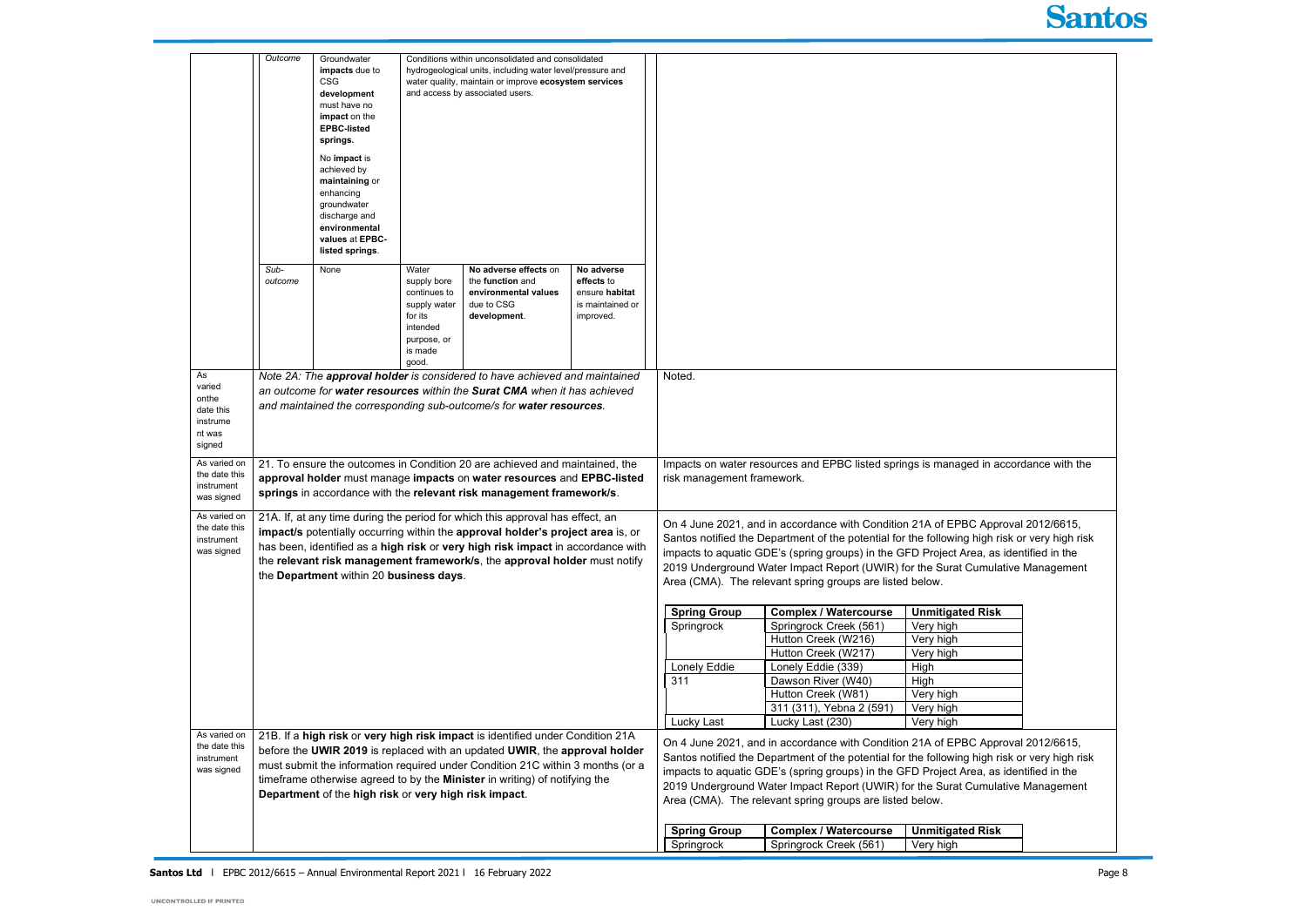|                          |                                                                                                                                                            |                            | Hutton Creek (W216)                                                                                                                                                                                                                                                                                                                                                                                                                                                                                                                                                                                                                                                                                                                                                                                       | Very high               |
|--------------------------|------------------------------------------------------------------------------------------------------------------------------------------------------------|----------------------------|-----------------------------------------------------------------------------------------------------------------------------------------------------------------------------------------------------------------------------------------------------------------------------------------------------------------------------------------------------------------------------------------------------------------------------------------------------------------------------------------------------------------------------------------------------------------------------------------------------------------------------------------------------------------------------------------------------------------------------------------------------------------------------------------------------------|-------------------------|
|                          |                                                                                                                                                            |                            | Hutton Creek (W217)                                                                                                                                                                                                                                                                                                                                                                                                                                                                                                                                                                                                                                                                                                                                                                                       | Very high               |
|                          |                                                                                                                                                            | Lonely Eddie               | Lonely Eddie (339)                                                                                                                                                                                                                                                                                                                                                                                                                                                                                                                                                                                                                                                                                                                                                                                        | High                    |
|                          |                                                                                                                                                            | 311                        | Dawson River (W40)                                                                                                                                                                                                                                                                                                                                                                                                                                                                                                                                                                                                                                                                                                                                                                                        | High                    |
|                          |                                                                                                                                                            |                            | Hutton Creek (W81)                                                                                                                                                                                                                                                                                                                                                                                                                                                                                                                                                                                                                                                                                                                                                                                        | Very high               |
|                          |                                                                                                                                                            |                            | 311 (311), Yebna 2 (591)                                                                                                                                                                                                                                                                                                                                                                                                                                                                                                                                                                                                                                                                                                                                                                                  | Very high               |
|                          |                                                                                                                                                            | Lucky Last                 | Lucky Last (230)                                                                                                                                                                                                                                                                                                                                                                                                                                                                                                                                                                                                                                                                                                                                                                                          | Very high               |
|                          |                                                                                                                                                            | management needs.          | On 4 June 2021, it was requested that an extension of time of six mor<br>the Minister for Santos to satisfy the information requirements of Cond<br>as Santos was advised the new draft UWIR for the Surat CMA will rev<br>impact to some or all of the above identified springs. The new UWIR<br>published within the next few months, and will be finalised in around s<br>a statutory public consultation period. The additional requested six mo<br>Santos to align its response to Condition 21B and 21C to the new UW<br>the most up-to-date prediction of spring impacts and proposed spring                                                                                                                                                                                                       |                         |
| As varied on             |                                                                                                                                                            |                            | The delegate's letter in response to Santos' request for an extension of<br>information to satisfy the information requirements of Condition 21B a<br>2012/6615 was received on 3 September 2021.                                                                                                                                                                                                                                                                                                                                                                                                                                                                                                                                                                                                         |                         |
| the date this            | 21C. Within 9 months (or a timeframe otherwise agreed to by the Minister in                                                                                |                            | On 4 June 2021, and in accordance with Condition 21A of EPBC App                                                                                                                                                                                                                                                                                                                                                                                                                                                                                                                                                                                                                                                                                                                                          |                         |
| instrument<br>was signed | writing), of notifying the Department of a high risk or very high risk impact,                                                                             |                            | Santos notified the Department of the potential for the following high r                                                                                                                                                                                                                                                                                                                                                                                                                                                                                                                                                                                                                                                                                                                                  |                         |
|                          | the approval holder must provide for the written approval of the Minister:                                                                                 |                            | impacts to aquatic GDE's (spring groups) in the GFD Project Area, as                                                                                                                                                                                                                                                                                                                                                                                                                                                                                                                                                                                                                                                                                                                                      |                         |
|                          | description and location of impact/s and associated users;<br>a.                                                                                           |                            | 2019 Underground Water Impact Report (UWIR) for the Surat Cumula                                                                                                                                                                                                                                                                                                                                                                                                                                                                                                                                                                                                                                                                                                                                          |                         |
|                          | performance criteria;<br>b.                                                                                                                                |                            | Area (CMA). The relevant spring groups are listed below.                                                                                                                                                                                                                                                                                                                                                                                                                                                                                                                                                                                                                                                                                                                                                  |                         |
|                          | trigger values;<br>c.                                                                                                                                      | <b>Spring Group</b>        | <b>Complex / Watercourse</b>                                                                                                                                                                                                                                                                                                                                                                                                                                                                                                                                                                                                                                                                                                                                                                              | <b>Unmitigated Risk</b> |
|                          |                                                                                                                                                            | Springrock<br>Lonely Eddie | Springrock Creek (561)                                                                                                                                                                                                                                                                                                                                                                                                                                                                                                                                                                                                                                                                                                                                                                                    | Very high               |
|                          | limits; and<br>d.                                                                                                                                          |                            | Hutton Creek (W216)                                                                                                                                                                                                                                                                                                                                                                                                                                                                                                                                                                                                                                                                                                                                                                                       | Very high               |
|                          | the contributing well/s, including identification number, GPS<br>е.                                                                                        |                            | Hutton Creek (W217)                                                                                                                                                                                                                                                                                                                                                                                                                                                                                                                                                                                                                                                                                                                                                                                       | Very high               |
|                          | coordinates and shapefiles.                                                                                                                                |                            | Lonely Eddie (339)                                                                                                                                                                                                                                                                                                                                                                                                                                                                                                                                                                                                                                                                                                                                                                                        | High                    |
|                          |                                                                                                                                                            | 311                        | Dawson River (W40)                                                                                                                                                                                                                                                                                                                                                                                                                                                                                                                                                                                                                                                                                                                                                                                        | High                    |
|                          | Or provide a statement as to why the provision of performance criteria, trigger<br>values, limits and contributing well/s is not necessary for the written |                            | Hutton Creek (W81)                                                                                                                                                                                                                                                                                                                                                                                                                                                                                                                                                                                                                                                                                                                                                                                        | Very high               |
|                          |                                                                                                                                                            |                            | 311 (311), Yebna 2 (591)                                                                                                                                                                                                                                                                                                                                                                                                                                                                                                                                                                                                                                                                                                                                                                                  | Very high               |
|                          | agreement of the Minister.                                                                                                                                 | Lucky Last                 | Lucky Last (230)                                                                                                                                                                                                                                                                                                                                                                                                                                                                                                                                                                                                                                                                                                                                                                                          | Very high               |
|                          |                                                                                                                                                            | management needs.          | On 4 June 2021, it was requested that an extension of time of six more<br>the Minister for Santos to satisfy the information requirements of Cond<br>as Santos was advised the new draft UWIR for the Surat CMA will rev<br>impact to some or all of the above identified springs. The new UWIR<br>published within the next few months, and will be finalised in around s<br>a statutory public consultation period. The additional requested six mo<br>Santos to align its response to Condition 21B and 21C to the new UW<br>the most up-to-date prediction of spring impacts and proposed spring<br>The delegate's letter in response to Santos' request for an extension of<br>information to satisfy the information requirements of Condition 21B a<br>2012/6615 was received on 3 September 2021. |                         |



| --                       |  |
|--------------------------|--|
| <b>Contract Contract</b> |  |
|                          |  |
|                          |  |
|                          |  |
|                          |  |

nonths be granted by ondition 21B and 21C revise the risk level of IR is due to be d six months following months will enable JWIR which will contain ng mitigation and

on of time to provide iand 21C under EPBC

pproval 2012/6615, Ih risk or very high risk as identified in the nulative Management

| <u>isk</u> |  |
|------------|--|
|            |  |
|            |  |
|            |  |
|            |  |
|            |  |
|            |  |
|            |  |
|            |  |
|            |  |

nonths be granted by ondition 21B and 21C revise the level risk of IR is due to be d six months following months will enable JWIR which will contain ng mitigation and

on of time to provide  $an{d}$  21C under EPBC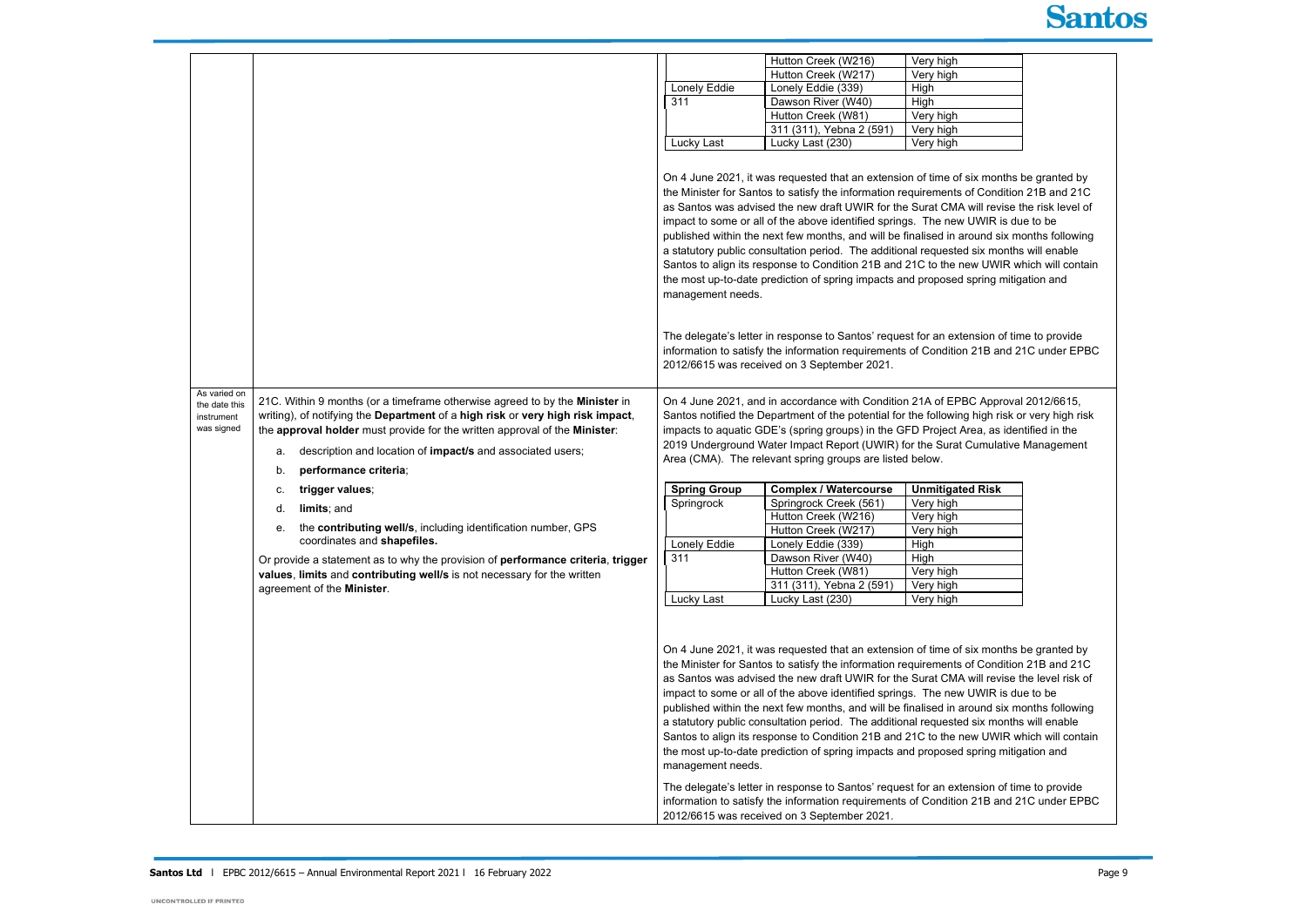| As varied on<br>the date this<br>instrument<br>was signed | 21D. If the statement provided under Condition 21C is not agreed to by the<br>Minister in writing, the approval holder must provide the description and<br>location of impact/s and associated users, performance criteria, trigger<br>values, limits and contributing well/s for the written approval of the Minister<br>within a timeframe specified by the Minister in writing.                                                                                                                                                                                | This condition was not triggered during the reporting period. |
|-----------------------------------------------------------|-------------------------------------------------------------------------------------------------------------------------------------------------------------------------------------------------------------------------------------------------------------------------------------------------------------------------------------------------------------------------------------------------------------------------------------------------------------------------------------------------------------------------------------------------------------------|---------------------------------------------------------------|
| As varied on<br>the date this<br>instrument<br>was signed | 21E. A description and location of impact/s and associated users, performance<br>criteria, trigger values, limits and contributing well/s, or statement provided<br>under Condition 21C, must be submitted to the Minister with an accompanying<br>site-specific assessment prepared by a suitably qualified water resources<br>expert and accompanied by a peer review undertaken by an independent<br>suitably qualified water resources expert.                                                                                                                | This condition was not triggered during the reporting period. |
| As varied on<br>the date this<br>instrument<br>was signed | Note 2B: The approval holder may submit a SIMS mitigation plan as its site-<br>specific assessment for EPBC-listed springs and aquatic GDEs provided<br>that it meets the requirements of the site-specific assessment. Where a SIMS<br>mitigation plan is determined by the Minister in writing to meet the<br>requirements of the site-specific assessment, the SIMS mitigation plan is<br>taken to be peer reviewed and therefore does not need to be accompanied by a<br>site-specific assessment prepared by a suitably qualified water resources<br>expert. | Noted.                                                        |
| As varied on<br>the date this<br>instrument<br>was signed | 21F. If the information specified in Conditions 21C(a) to 21C(e) has not been<br>approved by the Minister in writing within 6 months of being provided to the<br>Minister, the approval holder must undertake impact management in<br>accordance with any interim performance criteria, trigger values and limits<br>set by the <b>Minister</b> in writing.                                                                                                                                                                                                       | This condition was not triggered during the reporting period. |
| As varied on<br>the date this<br>instrument<br>was signed | Note 2C: The approval holder will only be required to undertake impact<br>management in accordance with interim performance criteria, trigger values<br>and limits where the Minister is not satisfied that the information specified in<br>Conditions 21C(a) to 21C(e) will ensure the outcome/s specified under Condition<br>20 will be, or are likely to be, achieved.                                                                                                                                                                                         | Noted.                                                        |
| As varied on<br>the date this<br>instrument<br>was signed | Note 2D: The Minister, in determining whether to direct the approval holder to<br>undertake impact management in accordance with interim performance<br>criteria, trigger values and limits, will consider all relevant information<br>including, but not limited to, legislation and policy, information provided by the<br>approval holder under Condition 21C and Condition 21E, and any other<br>relevant information available to the <b>Minister</b> at the time of the decision.                                                                           | Noted.                                                        |
| As varied on<br>the date this<br>instrument<br>was signed | 21G. The approval holder must undertake impact management in accordance<br>with the interim performance criteria, trigger values and limits until the<br>performance criteria, trigger values and limits required under Condition 21C<br>are approved by the Minister in writing.                                                                                                                                                                                                                                                                                 | This condition was not triggered during the reporting period. |

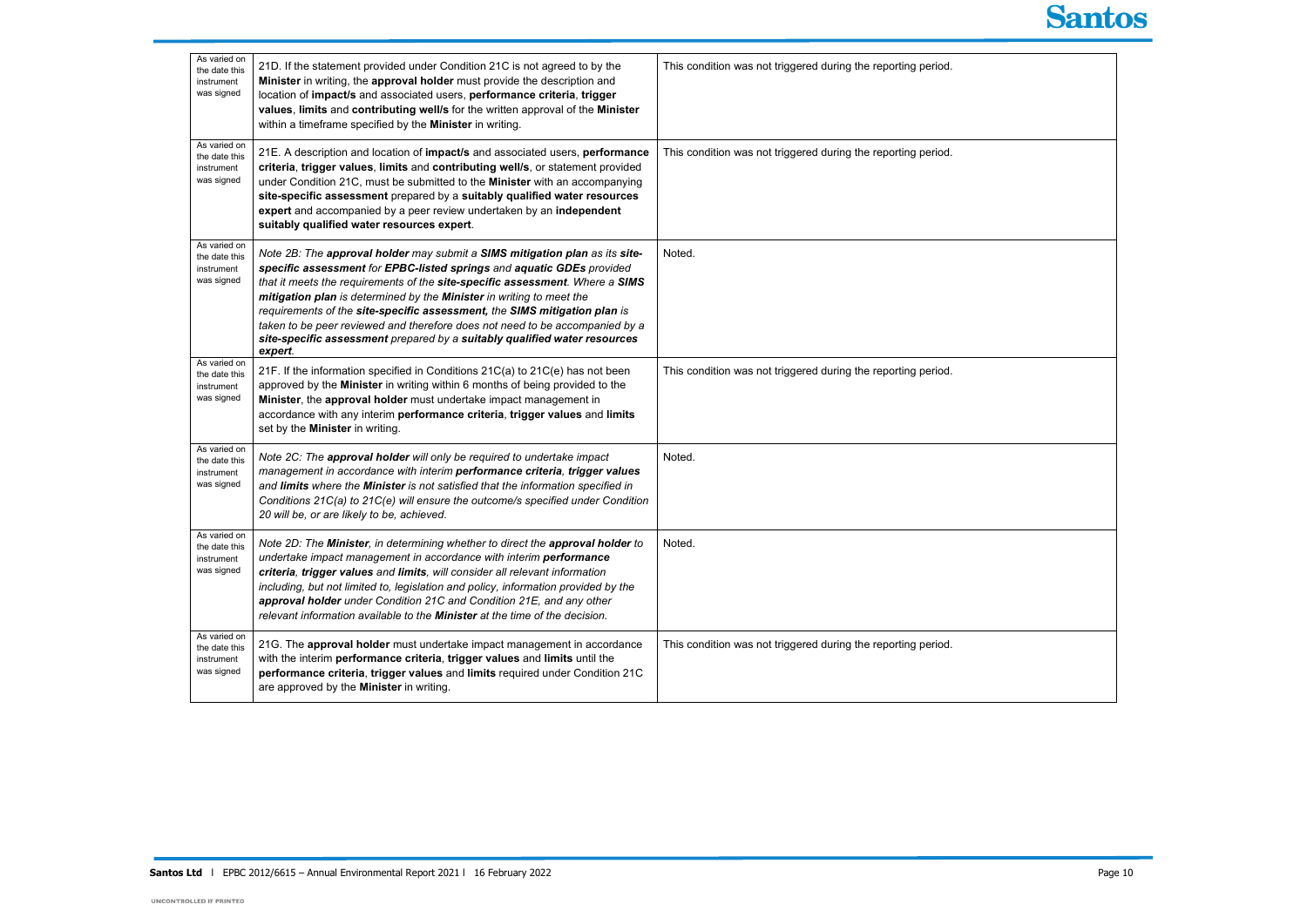| As varied on<br>the date this<br>instrument<br>was signed | 21H. The approval holder must submit an Outcomes Assurance Statement<br>for each high risk or very high risk impact to the Minister for each 12 month<br>period:                                                                                                                                                                                                                                                                                                                                                                                                                                                                                                                                                                                                                                                 | This condition was not triggered during the reporting period. |
|-----------------------------------------------------------|------------------------------------------------------------------------------------------------------------------------------------------------------------------------------------------------------------------------------------------------------------------------------------------------------------------------------------------------------------------------------------------------------------------------------------------------------------------------------------------------------------------------------------------------------------------------------------------------------------------------------------------------------------------------------------------------------------------------------------------------------------------------------------------------------------------|---------------------------------------------------------------|
|                                                           | a. following the date of approval of the description and location of <i>impact/s</i><br>and associated users, performance criteria, trigger values and limits;<br>or                                                                                                                                                                                                                                                                                                                                                                                                                                                                                                                                                                                                                                             |                                                               |
|                                                           | following the date the Minister notified the approval holder in writing<br>b.<br>that interim performance criteria, trigger values and limits had been<br>set; or                                                                                                                                                                                                                                                                                                                                                                                                                                                                                                                                                                                                                                                |                                                               |
|                                                           | following the date otherwise agreed to in writing by the Minister.<br>c.                                                                                                                                                                                                                                                                                                                                                                                                                                                                                                                                                                                                                                                                                                                                         |                                                               |
|                                                           | The Outcomes Assurance Statement must be submitted in accordance with<br>reporting requirements specified in the JIF.                                                                                                                                                                                                                                                                                                                                                                                                                                                                                                                                                                                                                                                                                            |                                                               |
| As varied on<br>the date this<br>instrument<br>was signed | 21I. The approval holder must provide any additional information requested by<br>the Minister in writing, within the timeframe specified by the Minister in writing,<br>to substantiate an Outcomes Assurance Statement and/or to verify the risk of<br>not achieving the outcome/s specified in Condition 20.                                                                                                                                                                                                                                                                                                                                                                                                                                                                                                   | This condition was not triggered during the reporting period. |
| As varied on<br>the date this<br>instrument<br>was signed | Note 2E: The Minister may throughout the life of this approval seek advice from<br>experts, or an expert panel. As a consequence, specific matters identified<br>through such advice may need to be addressed in the site-specific<br>assessment or any Outcomes Assurance Statement. Where such advice is<br>sought, the approval holder will be provided with the opportunity to submit<br>information and respond to the specific matters identified, in order to ensure<br>Outcomes Assurance Statements are based on the best available information.<br>Review requirements will facilitate adaptive management, align with Queensland<br>Government approval requirements, and account for potential cumulative impacts<br>as new scientific information becomes available over the life of this approval. | Noted.                                                        |
| As varied on<br>the date this<br>instrument<br>was signed | 21J. If the Minister believes on the basis of an Outcomes Assurance<br>Statement, any information provided under Condition 21K and any other<br>relevant information that the outcomes in Condition 20 are not likely to be<br>achieved, the Minister may notify the approval holder in writing specifying the<br>areas requiring improvement or additional information.                                                                                                                                                                                                                                                                                                                                                                                                                                         | This condition was not triggered during the reporting period. |
|                                                           | If notified, the approval holder must develop and implement adaptive<br>management responses to address the specified areas and provide a written<br>report to the Minister within 3 months of the notification setting out the<br>responses and their effectiveness.                                                                                                                                                                                                                                                                                                                                                                                                                                                                                                                                            |                                                               |
| As varied on<br>the date this<br>instrument<br>was signed | Note 2F: If there is an exceedance of a limit, Condition 21L requires this to be<br>reported to the Minister and Condition 22 requires the approval holder to<br>cease groundwater extraction within 10 business days of that notification.                                                                                                                                                                                                                                                                                                                                                                                                                                                                                                                                                                      | Noted.                                                        |
| As varied on<br>the date this<br>instrument<br>was signed | 21K. If the approval holder detects that an approved or interim trigger value<br>has been exceeded, the approval holder must implement an appropriate<br>management response to ensure approved or interim limits are not exceeded.                                                                                                                                                                                                                                                                                                                                                                                                                                                                                                                                                                              | This condition was not triggered during the reporting period. |
|                                                           | The approval holder must report this exceedance, and the contributing well/s,<br>to the Department within 10 business days of the detection.                                                                                                                                                                                                                                                                                                                                                                                                                                                                                                                                                                                                                                                                     |                                                               |
| As varied on<br>the date this<br>instrument<br>was signed | 21L. If the approval holder detects that an approved or interim limit has been<br>exceeded, the approval holder must report this and the contributing well/s to<br>the Department within 10 business days of the detection.                                                                                                                                                                                                                                                                                                                                                                                                                                                                                                                                                                                      | This condition was not triggered during the reporting period. |

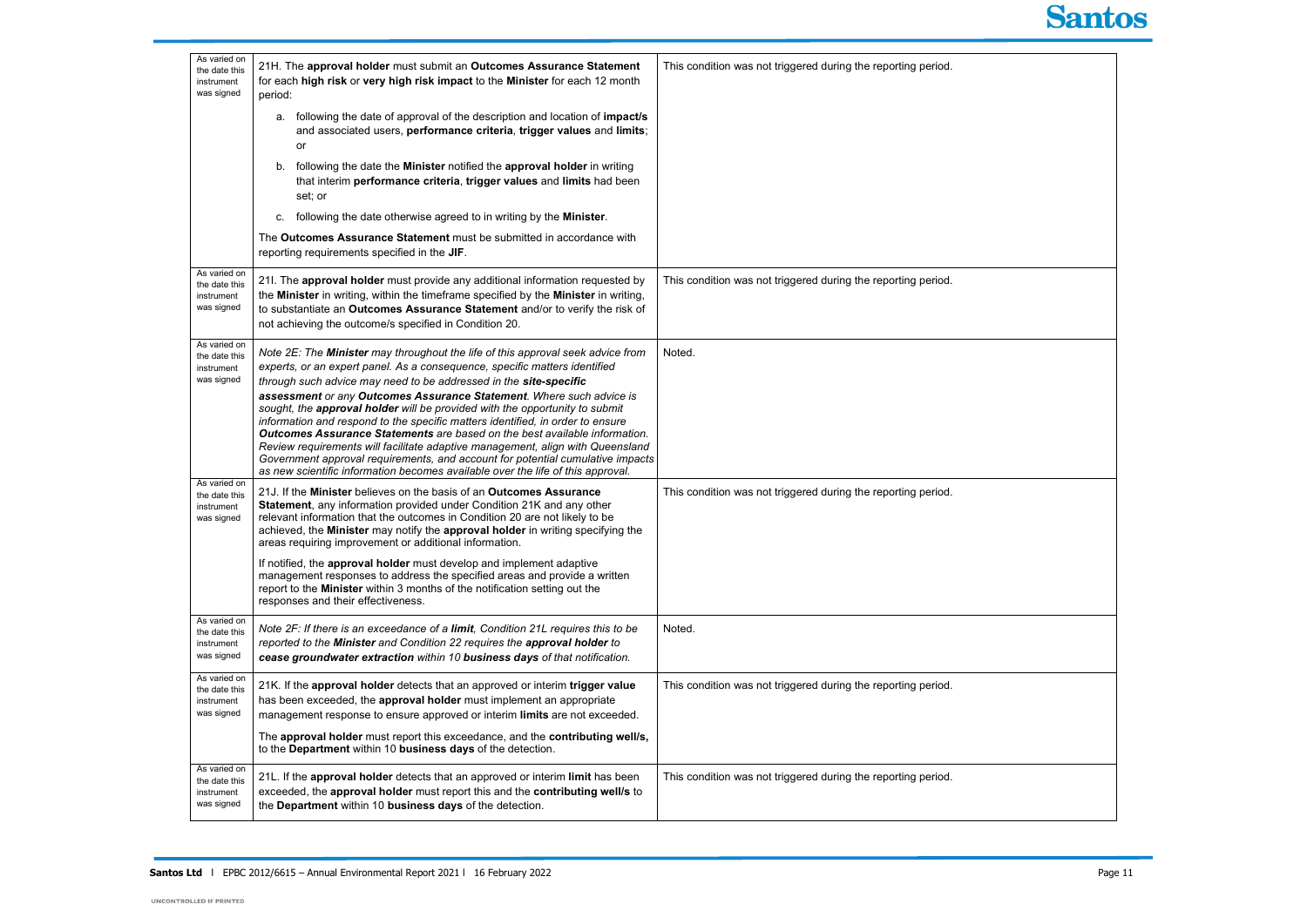| As varied on<br>the date this<br>instrument<br>was signed | 22. Unless otherwise notified by the Minister in writing, the approval holder<br>must cease groundwater extraction associated with the contributing well/s<br>identified in Condition 21L within 10 business days of an exceedance of a limit<br>being reported to the Department, or of receiving notification that the Minister<br>has determined that the outcome/s specified under Condition 20 have not been<br>achieved.                                                                          | This condition was not triggered during the reporting period.                 |
|-----------------------------------------------------------|---------------------------------------------------------------------------------------------------------------------------------------------------------------------------------------------------------------------------------------------------------------------------------------------------------------------------------------------------------------------------------------------------------------------------------------------------------------------------------------------------------|-------------------------------------------------------------------------------|
| As varied on<br>the date this<br>instrument<br>was signed | Note 2G: The Minister, in determining whether to give notice to the approval<br>holder that it is not required to cease groundwater extraction, will consider all<br>relevant information including but not limited to legislation and policy, information<br>provided by the approval holder (including any submissions made by the<br>approval holder on alternative corrective actions that it proposes to take) and<br>any other information available to the Minister at the time of the decision. | Noted.                                                                        |
| As varied on<br>the date this<br>instrument<br>was signed | 22A. Revoked                                                                                                                                                                                                                                                                                                                                                                                                                                                                                            | This condition was inserted on 14 December 2018 and revoked on 28 April 2021. |
| As varied on<br>the date this<br>instrument<br>was signed | 22B. Revoked.                                                                                                                                                                                                                                                                                                                                                                                                                                                                                           | This condition was inserted on 14 December 2018 and revoked on 28 April 2021. |
| As varied on<br>the date this<br>instrument<br>was signed | 22C. Revoked.                                                                                                                                                                                                                                                                                                                                                                                                                                                                                           | This condition was inserted on 14 December 2018 and revoked on 28 April 2021. |
| As varied on<br>the date this<br>instrument<br>was signed | 23. If the approval holder has been required to cease groundwater extraction<br>pursuant to Condition 22, the approval holder must urgently implement<br>corrective actions to reduce performance criteria below approved or interim<br>limits and trigger values.                                                                                                                                                                                                                                      | This condition was not triggered during the reporting period.                 |
|                                                           | The approval holder must not recommence groundwater extraction until:<br>a. the impact has been reversed; or<br>b. the Minister has agreed, in writing, that the outcome/s specified in<br>Condition 20 has been achieved; and<br>c. written approval to recommence groundwater extraction has been<br>given by the Minister.                                                                                                                                                                           |                                                                               |
| As varied on<br>the date this<br>instrument<br>was signed | Note 2H: Approval to recommence groundwater extraction may be subject to<br>conditions that the Minister considers reasonable.                                                                                                                                                                                                                                                                                                                                                                          | Noted.                                                                        |
| As varied on<br>the date this<br>instrument<br>was signed | 23A. Revoked.                                                                                                                                                                                                                                                                                                                                                                                                                                                                                           | This condition was inserted on 14 December 2018 and revoked on 28 April 2021. |
| As varied on<br>the date this<br>instrument<br>was signed | 24. Revoked.                                                                                                                                                                                                                                                                                                                                                                                                                                                                                            | This condition was inserted on 14 December 2018 and revoked on 28 April 2021. |
| As varied on<br>the date this<br>instrument<br>was signed | Note 3: Revoked                                                                                                                                                                                                                                                                                                                                                                                                                                                                                         | This condition was inserted on 14 December 2018 and revoked on 28 April 2021. |
|                                                           | <b>CSG Waste Management</b>                                                                                                                                                                                                                                                                                                                                                                                                                                                                             |                                                                               |



| 28 April 2021. |
|----------------|
| 28 April 2021. |
| 28 April 2021. |
|                |
|                |
|                |
|                |
| 28 April 2021. |
| 28 April 2021. |
| 28 April 2021. |
|                |
|                |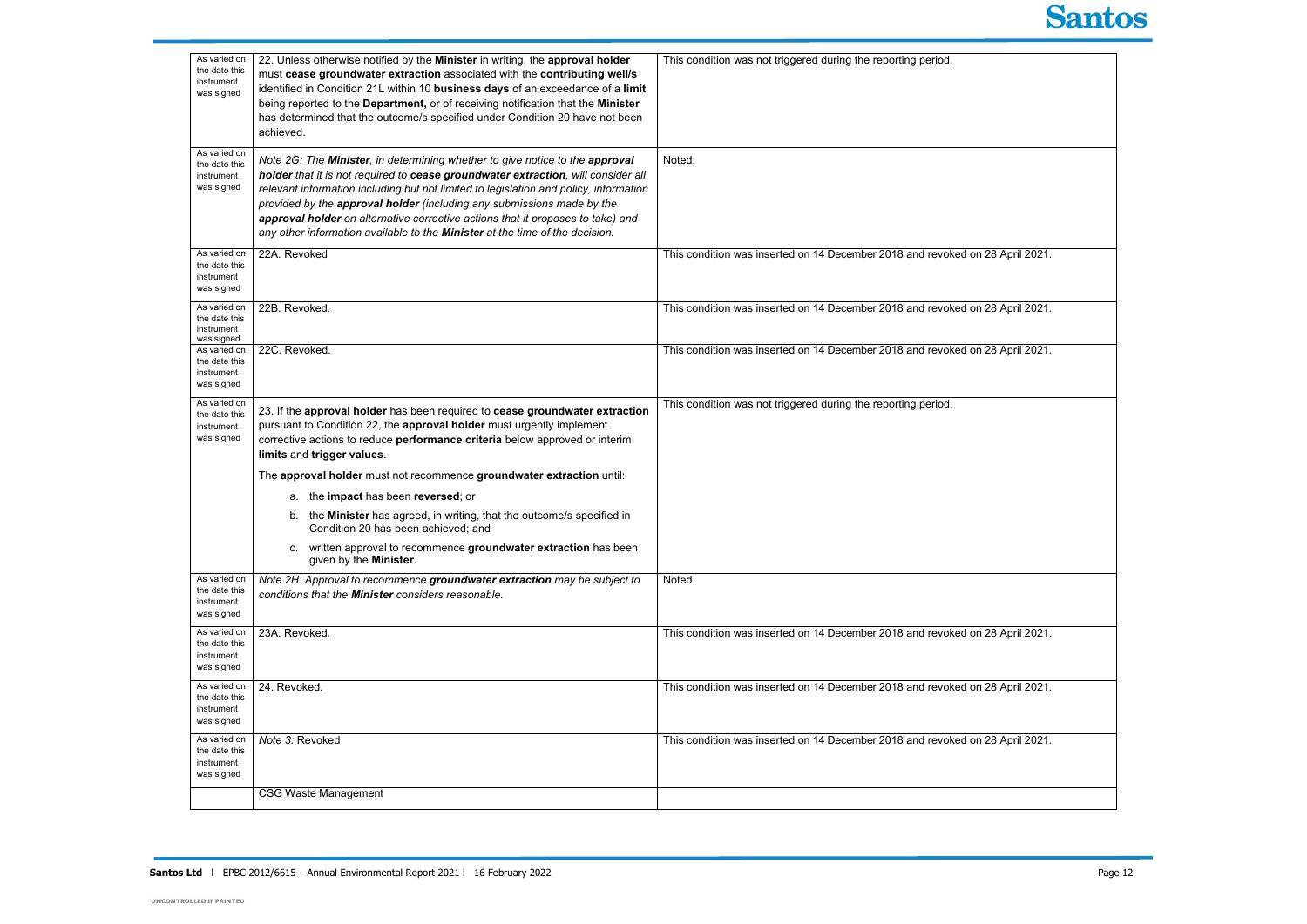| As varied on<br>the date this<br>instrument<br>was signed | 25. The approval holder must submit a CSG Waste Management Plan<br>(CSGWMP) for the project area to the Minister for approval.                                                                                                                                                                                                                                                                                                                                                                                                                                                                                                                                                                                                                                                                                                                                                                                                                                                                                                                                                                                                                                                                                                                                                                                                                                         | The 'Coal Seam Gas Waste Management Plan - Gas Field Development' (CSGWMP),<br>inclusive of the details required in Condition 25B was approved by the Minister in writing<br>on 28 April 2021.                                         |
|-----------------------------------------------------------|------------------------------------------------------------------------------------------------------------------------------------------------------------------------------------------------------------------------------------------------------------------------------------------------------------------------------------------------------------------------------------------------------------------------------------------------------------------------------------------------------------------------------------------------------------------------------------------------------------------------------------------------------------------------------------------------------------------------------------------------------------------------------------------------------------------------------------------------------------------------------------------------------------------------------------------------------------------------------------------------------------------------------------------------------------------------------------------------------------------------------------------------------------------------------------------------------------------------------------------------------------------------------------------------------------------------------------------------------------------------|----------------------------------------------------------------------------------------------------------------------------------------------------------------------------------------------------------------------------------------|
| As varied on<br>the date this<br>instrument<br>was signed | 25A. Revoked                                                                                                                                                                                                                                                                                                                                                                                                                                                                                                                                                                                                                                                                                                                                                                                                                                                                                                                                                                                                                                                                                                                                                                                                                                                                                                                                                           | This condition was inserted on 14 December 2018 and revoked on 28 April 2021.                                                                                                                                                          |
| As varied on<br>the date this<br>instrument<br>was signed | 25B. A CSGWMP must include, for the relevant area:<br>measures that will be implemented to avoid, mitigate and manage<br>а.<br>impacts to surface water and groundwater resources, EPBC<br>threatened species, EPBC migratory species and EPBC<br>communities as a result of the storage and disposal of CSG produced<br>water and waste products during the life of the action;<br>monitoring to measure the amount of CSG produced water and waste<br>b.<br>products produced during the life of the action;<br>details of how the CSG produced water and waste products will be<br>C.<br>stored, managed and disposed of including, but not limited to:<br>beneficial reuse;<br>re-injection into groundwater aquifers; and<br>transfer to a licensed waste management facility.<br>early warning indicators, trigger thresholds and limits for detecting<br>d.<br>impacts on surface water and groundwater quality as a result the<br>storage and disposal of CSG produced water and waste products;<br>and<br>details of a risk based exceedance response for the activities the<br>е.<br>approval holder will undertake, and the timeframes in which these<br>activities will be undertaken, if early warning indicators, trigger<br>thresholdvalues or limits are exceeded, including reporting of the<br>location and severity of exceedances to the Minister. | The 'Coal Seam Gas Waste Management Plan - Gas Field Development' (CSGWMP),<br>inclusive of the details required in Condition 25B was approved by the Minister in writing<br>on 28 April 2021.                                         |
| As varied on<br>the date this<br>instrument<br>was signed | 26. The Minister may direct, in writing, that the approval holder cease an<br>activity associated with the storage and disposal of CSG produced water and<br>waste products if:<br>that activity results in the exceedance of an early warning indicator,<br>a.<br>trigger threshold or limit in the approved CSGWMP; and<br>the Minister is not satisfied that the corrective activities proposed or<br>b.<br>taken by the approval holder will reduce likely impacts on protected<br>matters to acceptable levels.                                                                                                                                                                                                                                                                                                                                                                                                                                                                                                                                                                                                                                                                                                                                                                                                                                                   | No early warning indicator, trigger threshold or limit were exceeded during the reporting<br>period.<br>The Minister did not make any directions to cease water extraction from a coal seam<br>gas well/s during the reporting period. |
| As varied on<br>the date this<br>instrument<br>was signed | 26A. If Condition 26 applies, the Minister may direct the approval holder to<br>implement alternate corrective activities at the expense of the approval holder,<br>provided those corrective activities are unlikely to have a significant impact on<br>protected matters.                                                                                                                                                                                                                                                                                                                                                                                                                                                                                                                                                                                                                                                                                                                                                                                                                                                                                                                                                                                                                                                                                            | Not applicable – see response to Condition 26.                                                                                                                                                                                         |
| As varied on<br>the date this<br>instrument<br>was signed | 26B. If Condition 26 applies, the approval holder must not recommence the<br>activity identified in Condition 26 until the Minister has given approval in writing<br>for the recommencement of that activity. Approval to recommence the activity<br>may be subject to conditions that the Minister considers reasonable.                                                                                                                                                                                                                                                                                                                                                                                                                                                                                                                                                                                                                                                                                                                                                                                                                                                                                                                                                                                                                                              | Not applicable – see response to Condition 26.                                                                                                                                                                                         |



| elopment' (CSGWMP),<br>the Minister in writing          |  |
|---------------------------------------------------------|--|
| 28 April 2021.                                          |  |
| elopment' (CSGWMP),<br>$\gamma$ the Minister in writing |  |
| ed during the reporting                                 |  |
| tion from a coal seam                                   |  |
|                                                         |  |
|                                                         |  |
|                                                         |  |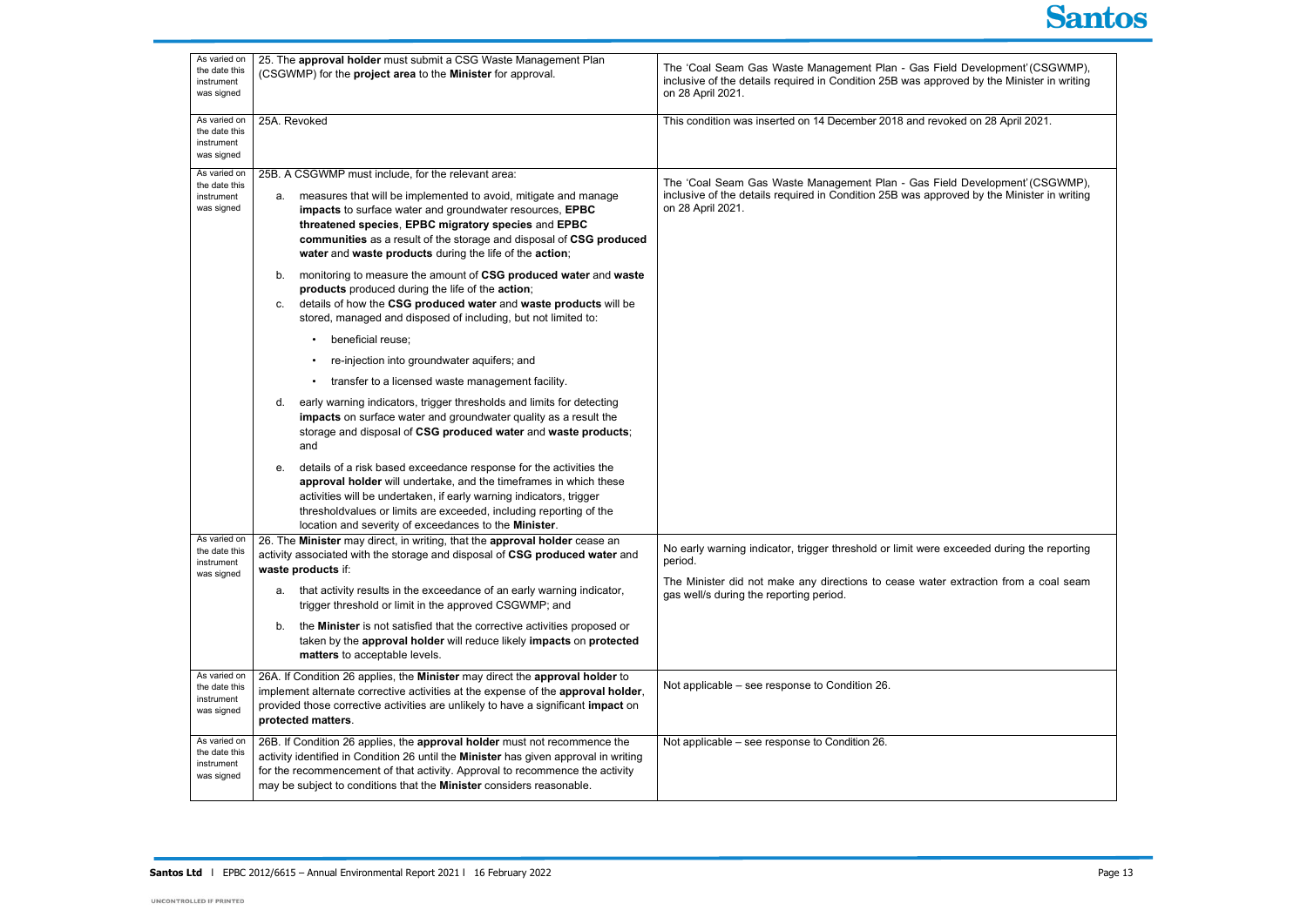| As varied on<br>the date this<br>instrument<br>was signed | 27. The approval holder must not commence the storage and disposal of CSG<br>produced water and waste products until the CSGWMP has been approved<br>for the project area. | The 'Coal Seam Gas Waste Management Plan - Gas Field Development' (CSGWMP),<br>inclusive of the details required in Condition 25B was approved by the Minister in writing<br>on 28 April 2021. |
|-----------------------------------------------------------|----------------------------------------------------------------------------------------------------------------------------------------------------------------------------|------------------------------------------------------------------------------------------------------------------------------------------------------------------------------------------------|
|                                                           | An approved CSGWMP must be implemented by the approval holder.                                                                                                             | The CSGWMP was implemented during the reporting period.                                                                                                                                        |
| Variation<br>dated 14<br>December<br>2018                 | 27A. Revoked                                                                                                                                                               | This condition was inserted on 29 September 2017 and revoked on 14 December 2018.                                                                                                              |
| Variation<br>dated 23<br>December<br>2016                 | Note 4: Revoked                                                                                                                                                            | This condition was inserted on 22 March 2016 and revoked on 23 December 2016.                                                                                                                  |
|                                                           | <b>Water Quality Management</b>                                                                                                                                            |                                                                                                                                                                                                |

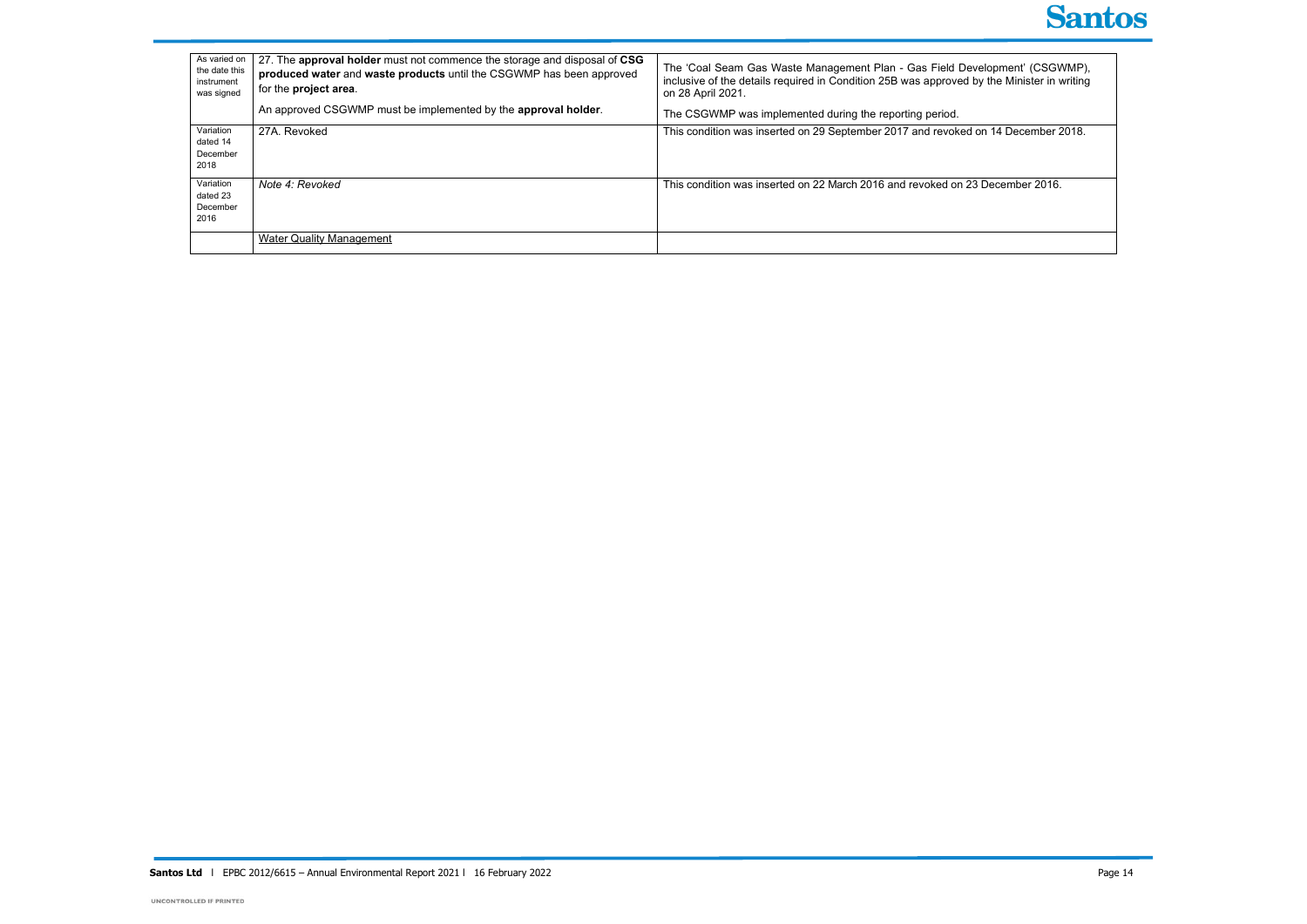| As varied<br>onthe date<br>this<br>instrument<br>was signed | 28. The approval holder must, prior to the commencement of coal seam gas<br>operations, submit to the Minister for approval a Chemical Risk Assessment<br>Framework (CRAF) that details how the risk of adverse impacts on protected<br>matters posed by chemicals will be assessed and managed for the duration of<br>this approval. The CRAF must include, but is not limited to:                          | The 'Chemical Risk Assessment Framework - Gas Field Development Project' (CRAF),<br>inclusive of the details required in Condition 28 was approved by the Minister in writing on 28<br>April 2021. |
|-------------------------------------------------------------|--------------------------------------------------------------------------------------------------------------------------------------------------------------------------------------------------------------------------------------------------------------------------------------------------------------------------------------------------------------------------------------------------------------|----------------------------------------------------------------------------------------------------------------------------------------------------------------------------------------------------|
|                                                             | Details of how the risks will be assessed consistent with best practice risk<br>a)<br>assessment methodology, and how the assessment will address:                                                                                                                                                                                                                                                           |                                                                                                                                                                                                    |
|                                                             | the process lifecycle for chemicals;                                                                                                                                                                                                                                                                                                                                                                         |                                                                                                                                                                                                    |
|                                                             | how risk from geogenic chemicals in CSG produced water and<br>Ш.<br>recovered drilling fluids will be managed to prevent adverse<br>impactsto protected matters; and                                                                                                                                                                                                                                         |                                                                                                                                                                                                    |
|                                                             | minimum mitigation and management measures to be undertaken<br>iii -<br>as part of coal seam gas operations.                                                                                                                                                                                                                                                                                                 |                                                                                                                                                                                                    |
|                                                             | Details of the criteria by which chemicals will be categorised, based on the<br>b)<br>properties of each chemical. Criteria must include, but not be limited to:                                                                                                                                                                                                                                             |                                                                                                                                                                                                    |
|                                                             | combined persistence, bioaccumulative and toxicity assessment;                                                                                                                                                                                                                                                                                                                                               |                                                                                                                                                                                                    |
|                                                             | chemical database of concern assessment; and                                                                                                                                                                                                                                                                                                                                                                 |                                                                                                                                                                                                    |
|                                                             | specific persistence, bioaccumulative and toxicity assessment.<br>iii.                                                                                                                                                                                                                                                                                                                                       |                                                                                                                                                                                                    |
|                                                             | These details must be used to determine the risk assessment requirements<br>appropriate to all chemicals in each category. This will include consideration<br>of toxicological profile, qualitative risk assessment, quantitative risk<br>assessment and site-specific information requirements.                                                                                                             |                                                                                                                                                                                                    |
|                                                             | Detail a risk assessment process for each chemical to determine risk to<br>C)<br>protected matters from the chemical's use. This process must:<br>identify the risk assessment requirements based on the chemical's<br>L.<br>category;                                                                                                                                                                       |                                                                                                                                                                                                    |
|                                                             | consider the <b>chemical's</b> intended use and function, and an<br>ii.<br>estimation of the quantity of the chemical likely to be used, and at<br>what concentration, in a typical year;                                                                                                                                                                                                                    |                                                                                                                                                                                                    |
|                                                             | consider the likely environmental fate of the chemical; and<br>iii.                                                                                                                                                                                                                                                                                                                                          |                                                                                                                                                                                                    |
|                                                             | consider what, if any, mitigation and management measures are<br>iv.<br>needed to prevent adverse impacts to protected matters from that<br>chemical for the duration of this approval.                                                                                                                                                                                                                      |                                                                                                                                                                                                    |
|                                                             | Details of the process by which risk assessments for low risk chemicals<br>d)<br>will be peer reviewed by an independent chemical risk assessment<br>expert. This process must:                                                                                                                                                                                                                              |                                                                                                                                                                                                    |
|                                                             | consider any checklists completed by the independent chemical<br>risk assessment expert, to demonstrate that risks have been<br>adequately assessed; and                                                                                                                                                                                                                                                     |                                                                                                                                                                                                    |
|                                                             | include provision of a signed and dated statement from the<br>independent chemical risk assessment expert confirming that<br>the chemical has been correctly categorised.                                                                                                                                                                                                                                    |                                                                                                                                                                                                    |
|                                                             | Details of the process for recording each chemical's risk assessment in a<br>e)<br>register on the approval holder's website and for the provision of each<br>chemical's risk assessment to the Department.<br>A commitment to link any relevant mitigation and management measures<br>f)<br>required for the storage and disposal of waste products arising from coal<br>seam gas operations in the CSGWMP. |                                                                                                                                                                                                    |
|                                                             | Details of a process to monitor and report on the implementation of any<br>g)<br>mitigation and management measures undertaken during use and handling                                                                                                                                                                                                                                                       |                                                                                                                                                                                                    |

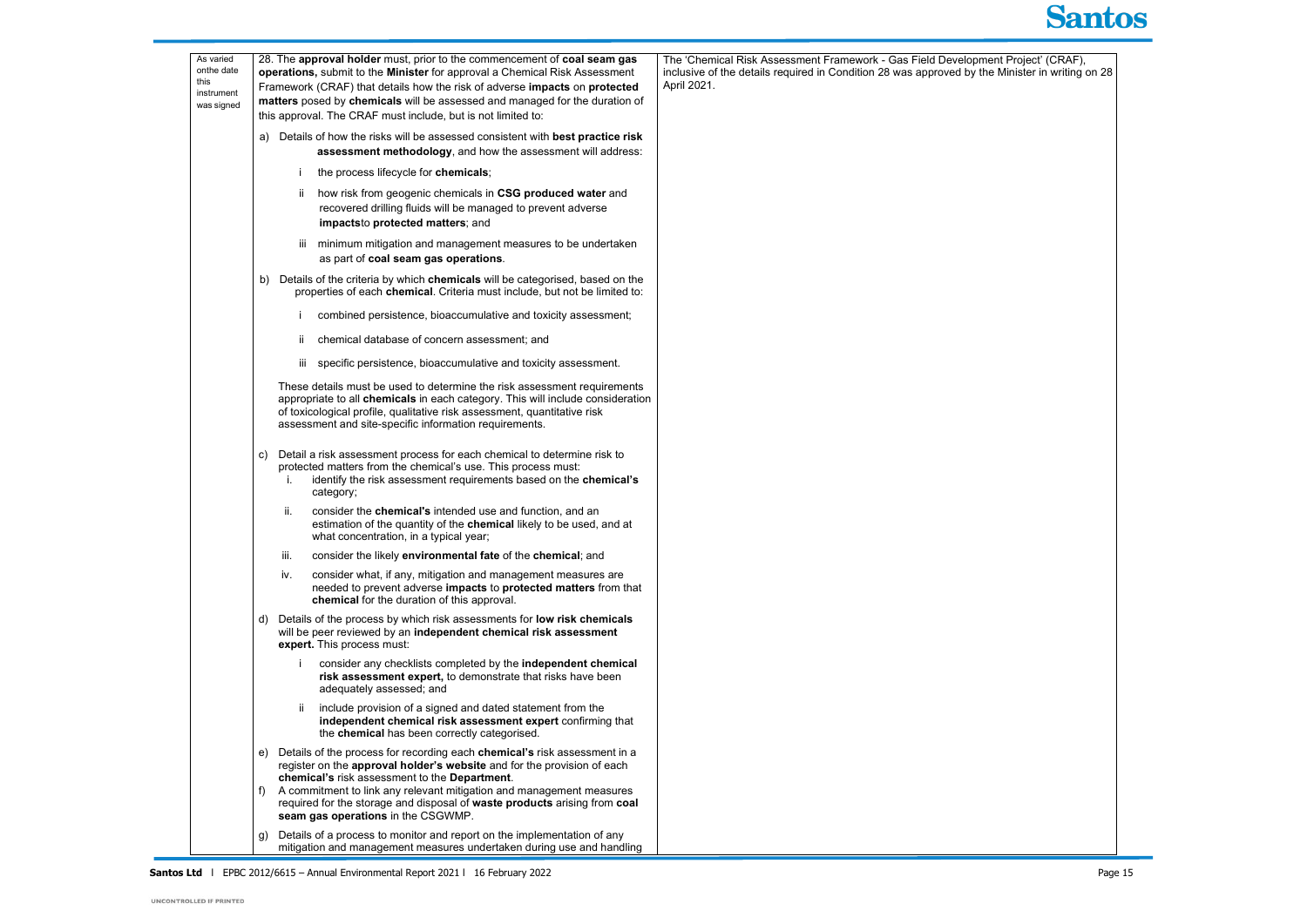|                                                           | including: | of chemicals, to demonstrate no adverse impacts to protected matters,                                                                                                                                                                     |                                                                                                                                                                                                                                                           |
|-----------------------------------------------------------|------------|-------------------------------------------------------------------------------------------------------------------------------------------------------------------------------------------------------------------------------------------|-----------------------------------------------------------------------------------------------------------------------------------------------------------------------------------------------------------------------------------------------------------|
|                                                           |            | a monitoring and reporting framework that can measure and monitor<br>the scale of hydraulic fracturing; and                                                                                                                               |                                                                                                                                                                                                                                                           |
|                                                           | ii.        | to notify the Department if an adverse impact to protected<br>matters is detected.                                                                                                                                                        |                                                                                                                                                                                                                                                           |
|                                                           | h)         | Details of the process by which information in the risk assessments will<br>be adaptively used to address any accidental release of a chemical to<br>preventadverse impacts to protected matters.                                         |                                                                                                                                                                                                                                                           |
|                                                           |            |                                                                                                                                                                                                                                           |                                                                                                                                                                                                                                                           |
|                                                           |            |                                                                                                                                                                                                                                           |                                                                                                                                                                                                                                                           |
|                                                           |            |                                                                                                                                                                                                                                           |                                                                                                                                                                                                                                                           |
|                                                           |            |                                                                                                                                                                                                                                           |                                                                                                                                                                                                                                                           |
|                                                           |            |                                                                                                                                                                                                                                           |                                                                                                                                                                                                                                                           |
|                                                           |            |                                                                                                                                                                                                                                           |                                                                                                                                                                                                                                                           |
|                                                           |            |                                                                                                                                                                                                                                           |                                                                                                                                                                                                                                                           |
|                                                           |            |                                                                                                                                                                                                                                           |                                                                                                                                                                                                                                                           |
|                                                           |            |                                                                                                                                                                                                                                           |                                                                                                                                                                                                                                                           |
|                                                           |            |                                                                                                                                                                                                                                           |                                                                                                                                                                                                                                                           |
|                                                           |            |                                                                                                                                                                                                                                           |                                                                                                                                                                                                                                                           |
|                                                           |            |                                                                                                                                                                                                                                           |                                                                                                                                                                                                                                                           |
|                                                           |            |                                                                                                                                                                                                                                           |                                                                                                                                                                                                                                                           |
|                                                           |            |                                                                                                                                                                                                                                           |                                                                                                                                                                                                                                                           |
|                                                           |            |                                                                                                                                                                                                                                           |                                                                                                                                                                                                                                                           |
|                                                           |            |                                                                                                                                                                                                                                           |                                                                                                                                                                                                                                                           |
|                                                           |            |                                                                                                                                                                                                                                           |                                                                                                                                                                                                                                                           |
|                                                           |            |                                                                                                                                                                                                                                           |                                                                                                                                                                                                                                                           |
|                                                           |            |                                                                                                                                                                                                                                           |                                                                                                                                                                                                                                                           |
| As varied on<br>the date this<br>instrument<br>was signed |            | 28A. The approval holder must not commence coal seam gas operations until<br>the CRAF has been approved by the Minister in writing. The approval holder<br>must implement the approved CRAF for the duration of this approval and publish | The 'Chemical Risk Assessment Framework - Gas Field Development Project' (CRAF),<br>inclusive of the details required in Condition 28A was approved by the Minister in writing on<br>28 April 2021. The CRAF was implemented during the reporting period. |
|                                                           |            | the CRAF on its website within 20 business days of it being approved by the<br>Minister and for the duration of this approval.                                                                                                            | The CRAF was published on the Santos website on 28 April 2021, within 20 business days of<br>being approved by the Minister. The CRAF will remain on the website for the life of the<br>approval.                                                         |

Santos Ltd | EPBC 2012/6615 – Annual Environmental Report 2021 | 16 February 2022

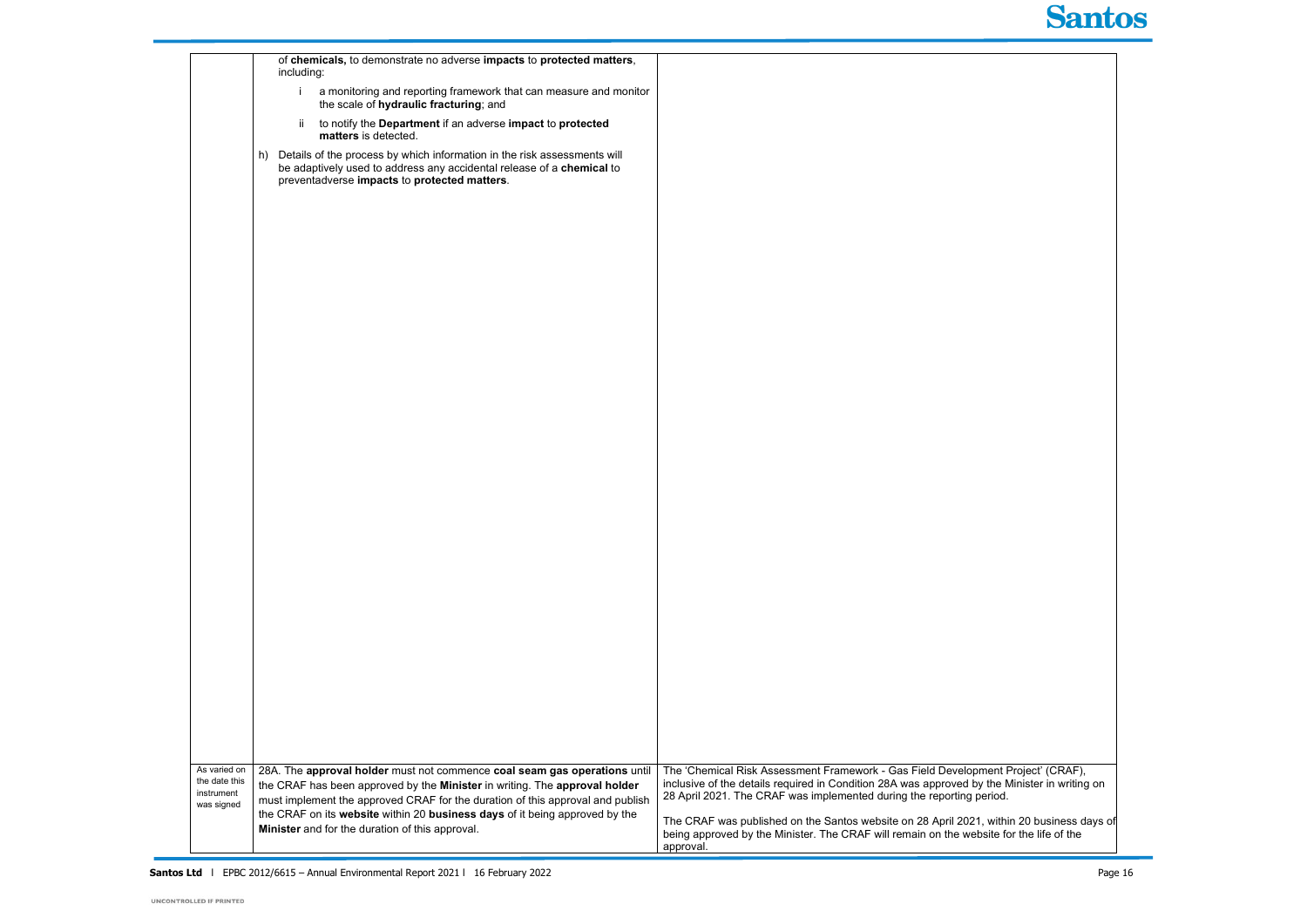| As varied on                  | 28B. The approval holder may, at any time, submit a revised CRAF to the       | This condition was not triggered during the reporting period.                         |
|-------------------------------|-------------------------------------------------------------------------------|---------------------------------------------------------------------------------------|
| the date this                 |                                                                               |                                                                                       |
| instrument                    | Minister for written approval.                                                |                                                                                       |
| was signed                    |                                                                               |                                                                                       |
| Variation                     | 29. Revoked                                                                   |                                                                                       |
| dated 14                      |                                                                               | This condition was inserted on 14 December 2018 and revoked on 28 April 2021.         |
| December                      |                                                                               |                                                                                       |
| 2018                          |                                                                               |                                                                                       |
|                               |                                                                               |                                                                                       |
| Variation<br>dated 14         | 29A. Revoked                                                                  | This condition was inserted on 14 December 2018 and revoked on 28 April 2021.         |
| December                      |                                                                               |                                                                                       |
| 2018                          |                                                                               |                                                                                       |
|                               |                                                                               |                                                                                       |
| Variation<br>dated 14         | 29B. Revoked                                                                  | This condition was inserted on 14 December 2018 and revoked on 28 April 2021.         |
| December                      |                                                                               |                                                                                       |
| 2018                          |                                                                               |                                                                                       |
|                               |                                                                               |                                                                                       |
| As varied on                  | 29C. Revoked                                                                  | This condition was inserted on 18 December 2018 and revoked on 28 April 2021.         |
| the date this<br>instrument   |                                                                               |                                                                                       |
| was signed                    |                                                                               |                                                                                       |
|                               |                                                                               |                                                                                       |
| As varied on<br>the date this | 29D. Revoked                                                                  | This condition was inserted on 18 December 2018. Revoked 28 April 2021.               |
| instrument                    |                                                                               |                                                                                       |
| was signed                    |                                                                               |                                                                                       |
|                               |                                                                               |                                                                                       |
| As varied on<br>the date this | 30. Revoked                                                                   | This condition was inserted on 14 December 2018 and revoked on 28 April 2021.         |
| instrument                    |                                                                               |                                                                                       |
| was signed                    |                                                                               |                                                                                       |
| As varied on                  |                                                                               |                                                                                       |
| the date this                 | 30A. The approval holder must not use a low risk chemical until that          | The 'Chemical Risk Assessment Framework - Gas Field Development Project' (CRAF)       |
| instrument                    | chemical's risk assessment has been recorded in the register and it has been  | was approved by the Minister in writing on 28 April 2021.                             |
| was signed                    | provided to the Department as required by the approved CRAF.                  |                                                                                       |
|                               |                                                                               | No low risk chemical(s), as assessed in accordance with the CRAF, were used prior to  |
|                               |                                                                               | the risk assessment being recorded on the register or prior to the provision to the   |
|                               |                                                                               | Department.                                                                           |
|                               |                                                                               |                                                                                       |
| As varied on                  | 30B. The approval holder must not use a high risk chemical until the Minister |                                                                                       |
| the date this                 | has approved that chemical's risk assessment in writing and the risk          | The 'Chemical Risk Assessment Framework - Gas Field Development Project' (CRAF)       |
| instrument                    | assessment has been recorded in the register as required by the approved      | was approved by the Minister in writing on 28 April 2021.                             |
| was signed                    | CRAF.                                                                         | No high risk chemical(s), as assessed in accordance with the CRAF, were used prior to |
|                               |                                                                               | the risk assessment being approved by the Minister or prior to being recorded in the  |
|                               |                                                                               | register.                                                                             |
|                               |                                                                               |                                                                                       |
| As varied on                  | 31. Revoked                                                                   | This condition was inserted on 14 December 2018 and revoked on 28 April 2021.         |
| the date this                 |                                                                               |                                                                                       |
| instrument                    |                                                                               |                                                                                       |
| was signed                    |                                                                               |                                                                                       |

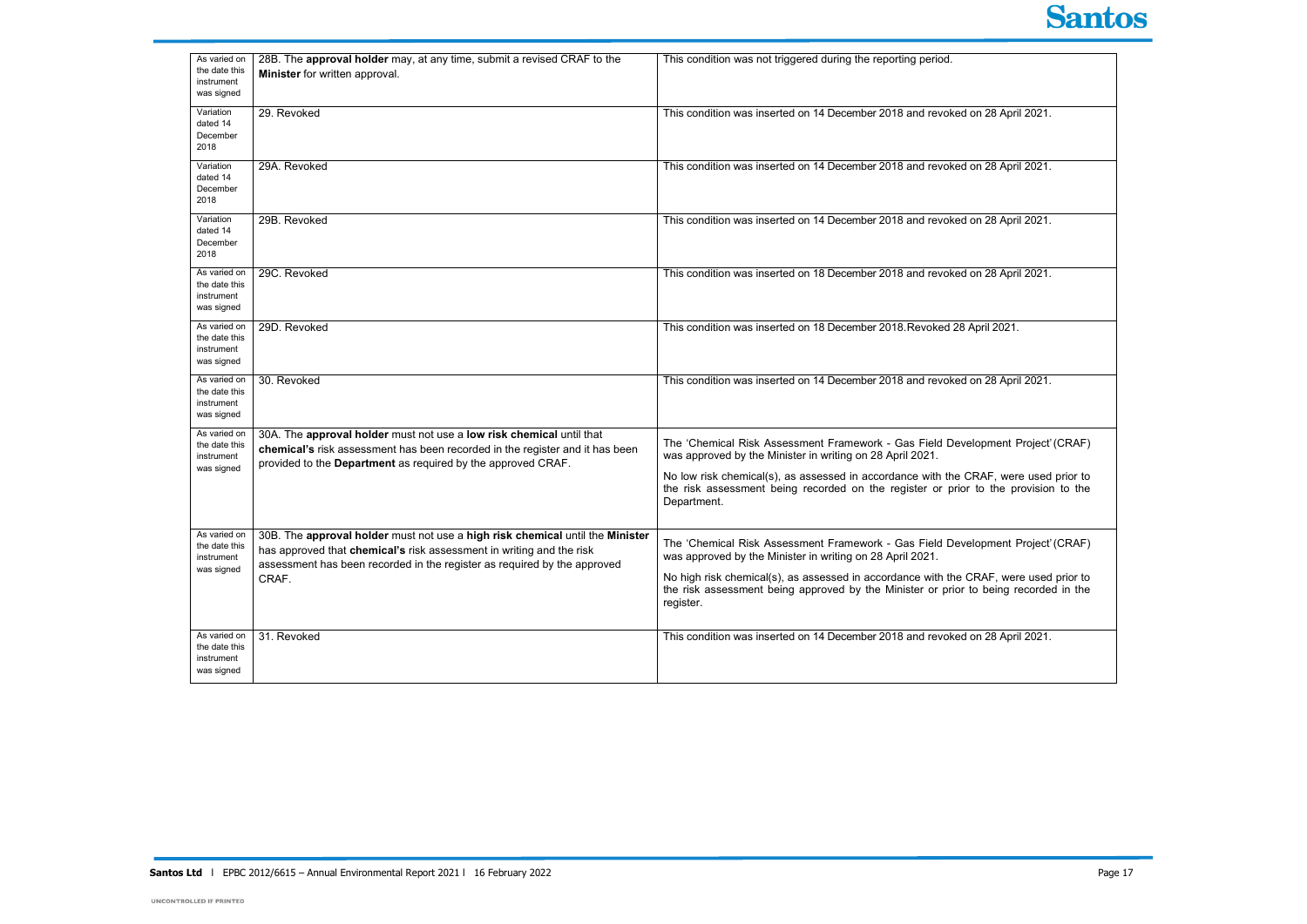| As varied on<br>the date this<br>instrument<br>was signed | 31A. The approval holder must engage a chemical risk assessment expert to<br>peer review all risk assessments at least once every 5 years, commencing from<br>the date of the Minister's approval of the CRAF. The peer review of all risk<br>assessments must be completed before the end of each 5-year anniversary of<br>the Minister's approval of the CRAF. The peer review must include:                                                                                                                                                                                                                                                                                     | This condition was not triggered during the reporting period.                                                                       |
|-----------------------------------------------------------|------------------------------------------------------------------------------------------------------------------------------------------------------------------------------------------------------------------------------------------------------------------------------------------------------------------------------------------------------------------------------------------------------------------------------------------------------------------------------------------------------------------------------------------------------------------------------------------------------------------------------------------------------------------------------------|-------------------------------------------------------------------------------------------------------------------------------------|
|                                                           | a. an assessment of whether all risk assessments on the register are<br>consistent with current scientific knowledge;                                                                                                                                                                                                                                                                                                                                                                                                                                                                                                                                                              |                                                                                                                                     |
|                                                           | an evaluation of the adequacy of relevant monitoring, mitigation and<br>b.<br>management measures that have been implemented by the approval<br>holder; and                                                                                                                                                                                                                                                                                                                                                                                                                                                                                                                        |                                                                                                                                     |
|                                                           | an explanation of how the approval holder will address or has<br>c.<br>addressed any concerns raised by the peer review.                                                                                                                                                                                                                                                                                                                                                                                                                                                                                                                                                           |                                                                                                                                     |
| As varied on<br>the date this<br>instrument<br>was signed | 31B. The approval holder must, within 60 business days of the completion of<br>the peer review, submit to the Department a signed statement by the chemical<br>risk assessment expert detailing the findings of the 5-year peer review and<br>evidence of how any concerns raised by the peer review have been addressed.                                                                                                                                                                                                                                                                                                                                                          | This condition was not triggered during the reporting period.                                                                       |
|                                                           | General                                                                                                                                                                                                                                                                                                                                                                                                                                                                                                                                                                                                                                                                            |                                                                                                                                     |
| Original<br>dated 22<br>March 2016                        | 32. Within 20 days after the commencement of the action, the approval<br>holder must advise the Department in writing of the actual date of<br>commencement.                                                                                                                                                                                                                                                                                                                                                                                                                                                                                                                       | The GFD project commenced on 20 November 2016. The Department was notified<br>in writing via a letter dated 25 November 2016.       |
| Original<br>dated 22<br>March 2016                        | 33. The approval holder must maintain accurate records substantiating all<br>activities associated with or relevant to the conditions of approval, including<br>measures taken to implement the management plans required by this approval,<br>and make them available upon request to the Department. Such records may<br>be subject to audit by the Department or an independent auditor in accordance<br>with section 458 of the EPBC Act, or used to verify compliance with the<br>conditions of approval. Summaries of audits will be posted on the Department's<br>website. The results of audits may also be publicised through the general media.                          | Records substantiating activities associated with the requirements of the approval have<br>been maintained.                         |
| Original<br>dated 22<br>March 2016                        | 34. Unless otherwise agreed to in writing by the Minister, within three months of<br>every 12 month anniversary of the commencement of the action, the approval<br>holder must publish a report on its website addressing compliance with each of<br>the conditions of this approval, including implementation of any management<br>plans as specified in the conditions. Documentary evidence providing proof of<br>the date of publication and details of non-compliance with any of the conditions<br>of this approval must be provided to the Department at the same time as the<br>compliance report is published. Reports must remain published for life of the<br>approval. | This document is the Annual Environmental Return. This report addresses<br>compliance with each of the conditions of this approval. |
| Original<br>dated 22<br>March 2016                        | 35. Upon the direction of the Minister, the approval holder must ensure that an<br>independent audit of compliance with the conditions of approval is conducted<br>and a report submitted to the Minister. The independent auditor and audit<br>criteria must be approved by the Minister prior to the commencement of the<br>audit. The audit report must address the approved criteria to the satisfaction of<br>the Minister.                                                                                                                                                                                                                                                   | During the reporting period there was no independent audit of compliance directed<br>by the Minister.                               |



| ent was notified     |
|----------------------|
| of the approval have |
|                      |
| dresses              |
|                      |
| pliance directed     |
|                      |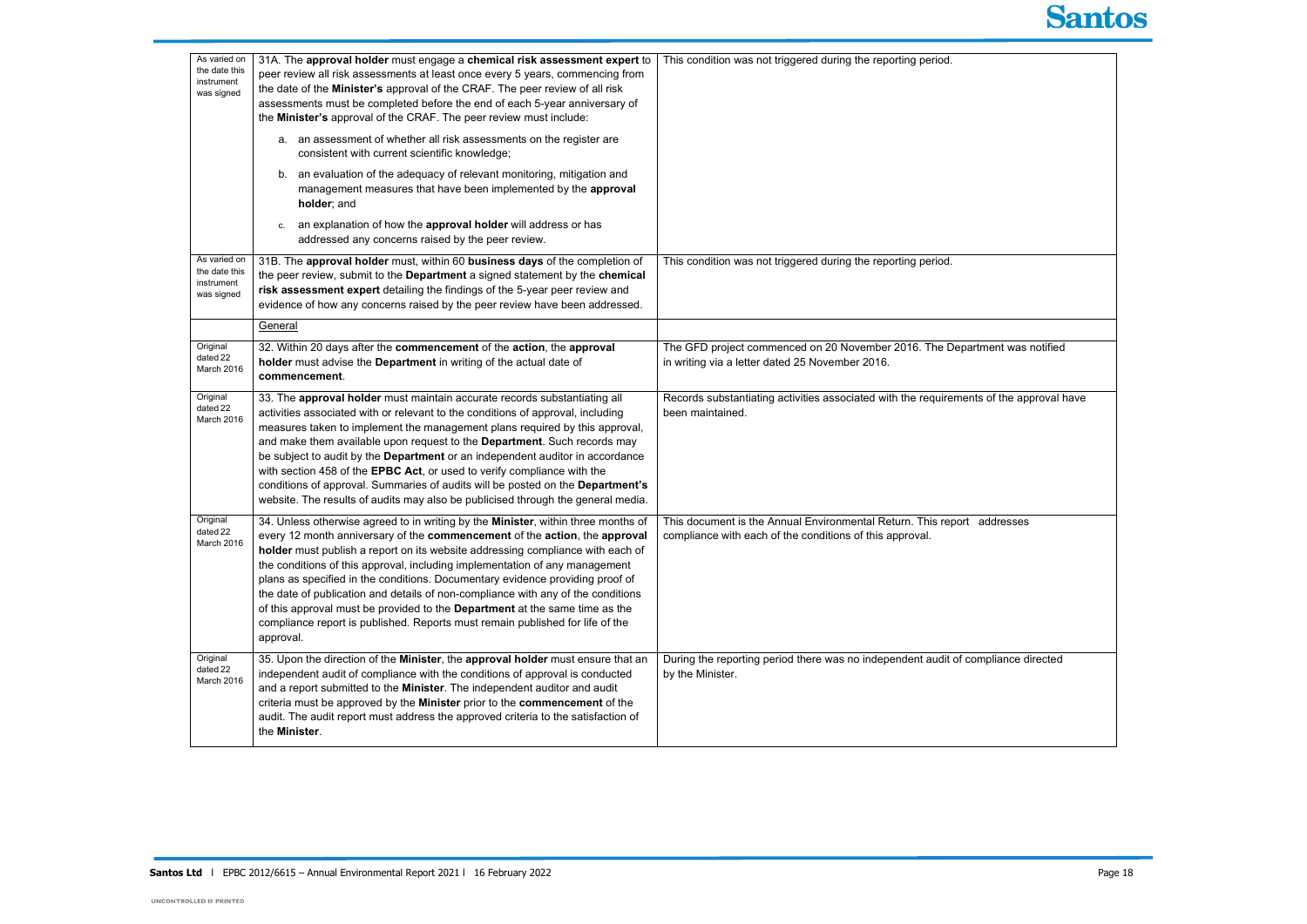| As varied on                                              |                                                                                                                                                                                                                                                                                                                                                                                                            |                                                                                                                                             |
|-----------------------------------------------------------|------------------------------------------------------------------------------------------------------------------------------------------------------------------------------------------------------------------------------------------------------------------------------------------------------------------------------------------------------------------------------------------------------------|---------------------------------------------------------------------------------------------------------------------------------------------|
| the date this<br>instrument<br>was signed                 | 36. The approval holder may choose to revise an action management plan<br>approved by the Minister under conditions 9 and 25 without submitting it for<br>approval under section 143A of the EPBC Act, if the taking of the action in<br>accordance with the revised plan would not be likely to have a new or<br>increased impact. If the approval holder makes this choice, the approval<br>holder must: | All amendments made to management plans approved by the Minister under<br>conditions 9 and 25 are discussed in the relevant sections above. |
|                                                           | notify the Department in writing that the approved plan has been<br>a.<br>revised and provide the Department with:                                                                                                                                                                                                                                                                                         |                                                                                                                                             |
|                                                           | an electronic copy of the revised plan marked up with track<br>changes to show the differences between the approved plan<br>and the revised plan;                                                                                                                                                                                                                                                          |                                                                                                                                             |
|                                                           | an explanation of the differences between the approved plan<br>ii.<br>and the revised plan;                                                                                                                                                                                                                                                                                                                |                                                                                                                                             |
|                                                           | iii.<br>the reasons the approval holder considers that taking the<br>action in accordance with the revised plan would not be likely<br>to have a new or increased impact; and                                                                                                                                                                                                                              |                                                                                                                                             |
|                                                           | written notice of the date on which the approval holder will<br>iv.<br>implement the revised plan (revised plan implementation date),<br>being at least 20 business days after the date of providing<br>notice of the revision of the action management plan, or a date<br>agreed to in writing with the Department.                                                                                       |                                                                                                                                             |
|                                                           | subject to condition 38, implement the revised plan from the revised<br>b.<br>plan implementation date.                                                                                                                                                                                                                                                                                                    |                                                                                                                                             |
| Original<br>dated 22<br>March 2016                        | 37. The approval holder may revoke its choice under condition 36 at any time<br>by notice to the Department. If the approval holder revokes the choice to<br>implement a revised plan or strategy, without approval under section 143A of the<br>Act, the plan or strategy most recently approved by the <b>Minister</b> must be<br>implemented.                                                           | During the reporting period the choice provided for under condition 36 was not revoked.                                                     |
| Original<br>dated 22<br>March 2016                        | 38. If the Minister gives a notice to the approval holder that the Minister is<br>satisfied that the taking of the action in accordance with the revised plan or<br>strategy would be likely to have a new or increased impact, then:                                                                                                                                                                      | All amendments made to management plans approved by the Minister under<br>conditions 9 and 25 are discussed in the relevant sections above. |
|                                                           | condition 36 does not apply, or ceases to apply, in relation to the revised<br>a.<br>plan or strategy; and                                                                                                                                                                                                                                                                                                 |                                                                                                                                             |
|                                                           | the approval holder must implement the plan or strategy most recently<br>b.<br>approved by the Minister.                                                                                                                                                                                                                                                                                                   |                                                                                                                                             |
|                                                           | To avoid any doubt, this condition does not affect any operation of conditions 36<br>and 37 in the period before the day the notice is given.                                                                                                                                                                                                                                                              |                                                                                                                                             |
|                                                           | At the time of giving the notice the Minister may also notify that for a specified<br>period of time that condition 36 does not apply for one or more specified plans or<br>strategies required under the approval.                                                                                                                                                                                        |                                                                                                                                             |
| As varied on<br>the date this<br>instrument<br>was signed | 38A. If the approval holder proposes to vary a management plan approved<br>under conditions 9 and 25 and the taking of the action in accordance with the<br>revised plan would have a new and increased impact on a protected matter,<br>the approval holder must submit the revised plan to the Minister for approval.                                                                                    | All amendments made to management plans approved by the Minister under conditions 9<br>and 25 are discussed in the relevant sections above. |
| Variation<br>dated 14<br>December<br>2018                 | 38B. If condition 38A applies, the approval holder must not implement the<br>revised plan unless it has been approved by the Minister.                                                                                                                                                                                                                                                                     | No plans varied under condition 38A were implemented without first being approved<br>by the Minister.                                       |



| ister under              |  |  |  |
|--------------------------|--|--|--|
|                          |  |  |  |
|                          |  |  |  |
|                          |  |  |  |
|                          |  |  |  |
|                          |  |  |  |
|                          |  |  |  |
|                          |  |  |  |
|                          |  |  |  |
|                          |  |  |  |
|                          |  |  |  |
|                          |  |  |  |
|                          |  |  |  |
| า 36 was not revoked.    |  |  |  |
|                          |  |  |  |
| ister under              |  |  |  |
|                          |  |  |  |
|                          |  |  |  |
|                          |  |  |  |
|                          |  |  |  |
|                          |  |  |  |
|                          |  |  |  |
| ister under conditions 9 |  |  |  |
|                          |  |  |  |
| st being approved        |  |  |  |
|                          |  |  |  |
|                          |  |  |  |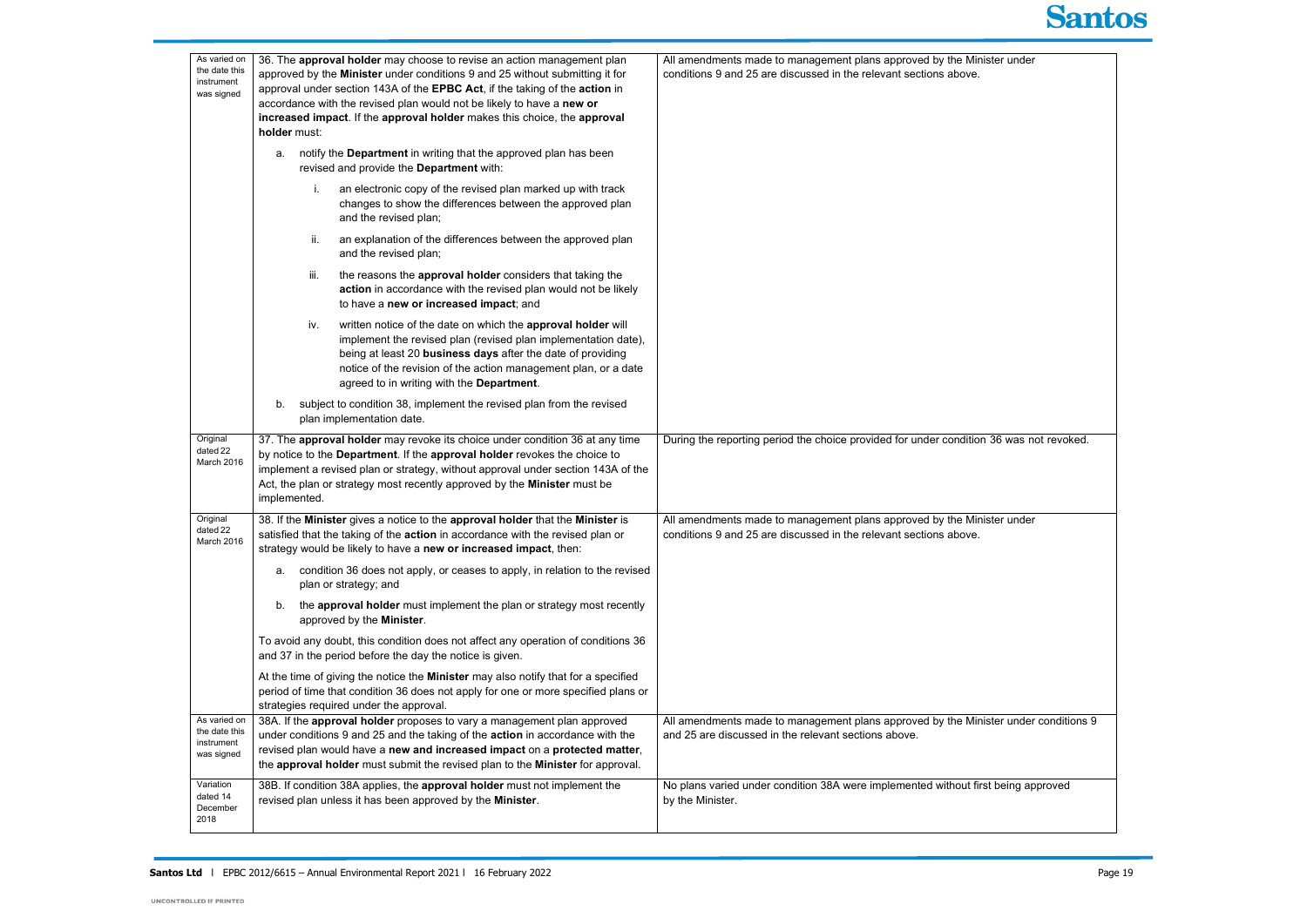| Variation<br>dated 14<br>December<br>2018 | 38C. If condition 38A applies, the approval holder must implement the revised<br>plan if it has been approved by the Minister.                                                                                                                                                                                                                                                                                          | All approved plans have been implemented.                                                                                                                                                                                                                                                                                                                                                                                                                                                                           |
|-------------------------------------------|-------------------------------------------------------------------------------------------------------------------------------------------------------------------------------------------------------------------------------------------------------------------------------------------------------------------------------------------------------------------------------------------------------------------------|---------------------------------------------------------------------------------------------------------------------------------------------------------------------------------------------------------------------------------------------------------------------------------------------------------------------------------------------------------------------------------------------------------------------------------------------------------------------------------------------------------------------|
| Variation<br>dated 14<br>December<br>2018 | 39. Conditions 36, 37, 38, 38A, 38B and 38C are not intended to limit the<br>operation of section 143A of the EPBC Act which allows the approval holder to<br>submit a revised plan or strategy to the <b>Minister</b> for approval.                                                                                                                                                                                    | Noted.                                                                                                                                                                                                                                                                                                                                                                                                                                                                                                              |
| Original<br>dated 22<br><b>March 2016</b> | 40. If, at any time after 10 years from the date of this approval, the approval<br>holder has not substantially commenced the action, then the approval holder<br>must not substantially commence the action without the written agreement of<br>the Minister.                                                                                                                                                          | The GFD project commenced on 20 November 2016. The Department was notified<br>in writing via a letter dated 25 November 2016.                                                                                                                                                                                                                                                                                                                                                                                       |
| Original<br>dated 22<br>March 2016        | 41. Unless otherwise agreed to in writing by the Minister, the approval holder<br>must publish all management plans, strategies and reports, referred to in these<br>conditions of approval on its website. Each management plan and/or strategy<br>must be published on the website within 1 month of being approved by the<br>Minister. All published reports must remain on website for the life of the<br>approval. | Santos did not fully comply with this condition. The Stage 4 Offset Management Plan<br>was not published on the Santos website until 24 January 2022. This is greater than<br>month after approval by the Minister. The plan was published prior to any works<br>commencing in accordance with the management plan.<br>All other management plans, strategies and reports, referred to in these conditions of<br>approval were published on the Santos website within 1 month of being approved by<br>the Minister. |
|                                           |                                                                                                                                                                                                                                                                                                                                                                                                                         | All published reports will remain on website for the life of the approval.                                                                                                                                                                                                                                                                                                                                                                                                                                          |